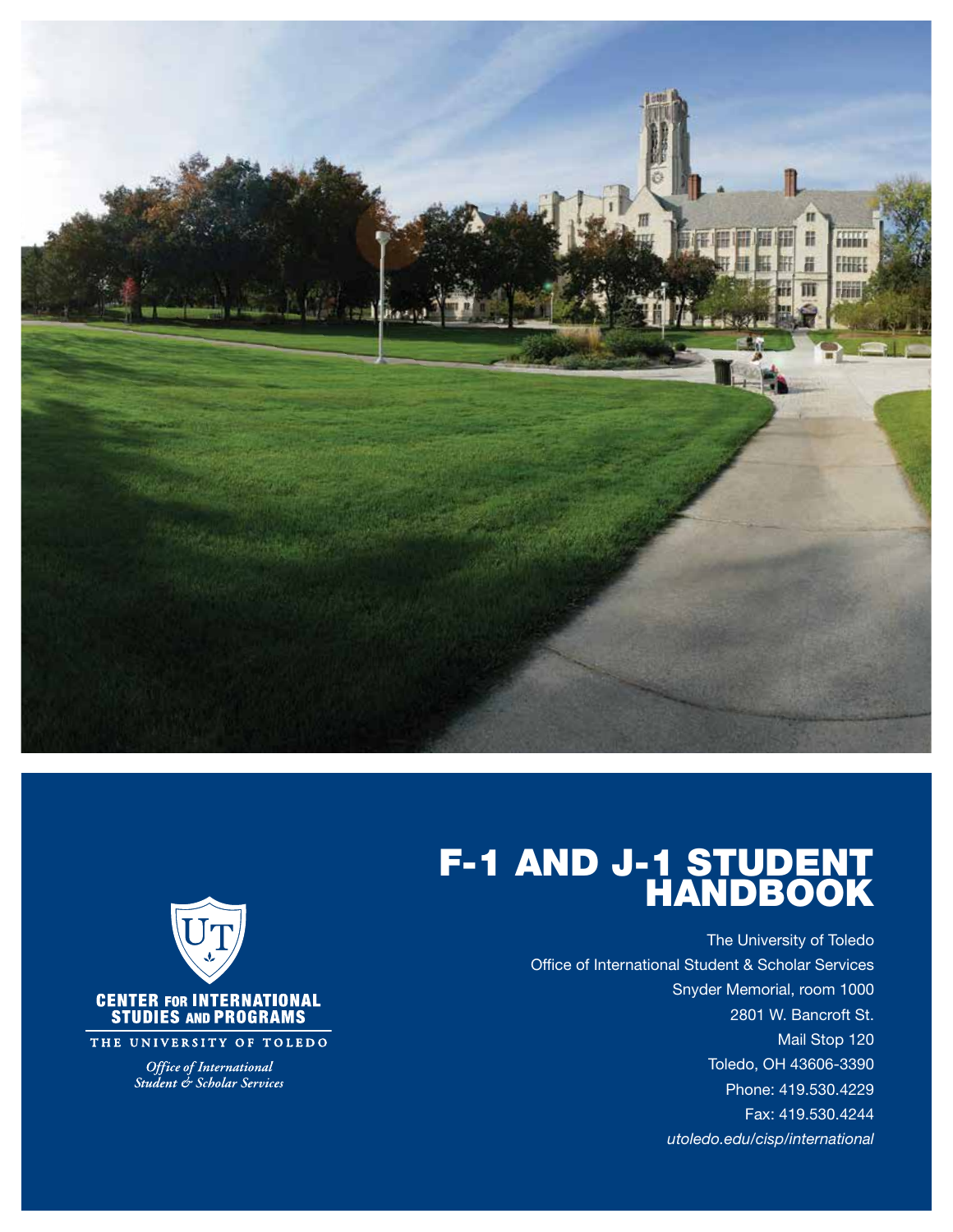

# TABLE OF CONTENTS

| noping in Toledo<br>s6un<br>to do and see<br>in Toledo | mpus and Community Support Services<br>Rocket Card<br>Important numbers directory<br>Meal plans<br>Parking<br><b>Transit services</b><br><b>Services</b> | alth Insurance<br>Main<br><b>Campus Medical</b><br>$\circ$<br>enter | Rocket Solution Central<br>Main<br>Counseling<br>Commuter Student Services<br>Office<br><b>Campus Medical Cente</b><br>of Residence<br>Centel<br>Life. | Student Disability<br>Student organizations<br>Office<br>O<br><b>Center for</b><br>Writing<br>Library<br>eaming<br><b>Mice</b><br>of Excellence and Multicultural Student Services<br>of International Student Scholar Services<br>syste<br>Center<br>Enhancement<br>Experiential<br><b>Services</b><br>Learning<br>Cente<br>and<br><b>Career</b><br>Services | ademics<br>dent Services and Resources<br><b>Grade</b><br>Registering for classes<br>Withdrawing<br>In-person registratio<br>Credit hours<br>Adding a<br>Academic year<br>American Language<br>Jndergraduate<br><b>Point Average</b><br>class<br>Hrom<br>$\mathsf{Q}$<br>and<br>registering<br>$\omega$<br><b>graduate</b><br>class<br>Institute<br>(d5)<br>late |
|--------------------------------------------------------|----------------------------------------------------------------------------------------------------------------------------------------------------------|---------------------------------------------------------------------|--------------------------------------------------------------------------------------------------------------------------------------------------------|---------------------------------------------------------------------------------------------------------------------------------------------------------------------------------------------------------------------------------------------------------------------------------------------------------------------------------------------------------------|------------------------------------------------------------------------------------------------------------------------------------------------------------------------------------------------------------------------------------------------------------------------------------------------------------------------------------------------------------------|
| 忈<br>A                                                 | ×<br>$\overline{\mathbf{v}}$                                                                                                                             | $\overline{\circ}$<br>$\circ$                                       | $\Omega$<br>ശ<br>$\circ$<br>$\overline{c}$<br>$\Omega$                                                                                                 | ග                                                                                                                                                                                                                                                                                                                                                             | A<br>$\overline{\phantom{a}}$<br>$\sigma$<br>ហ<br>ၜ                                                                                                                                                                                                                                                                                                              |

 $\Omega$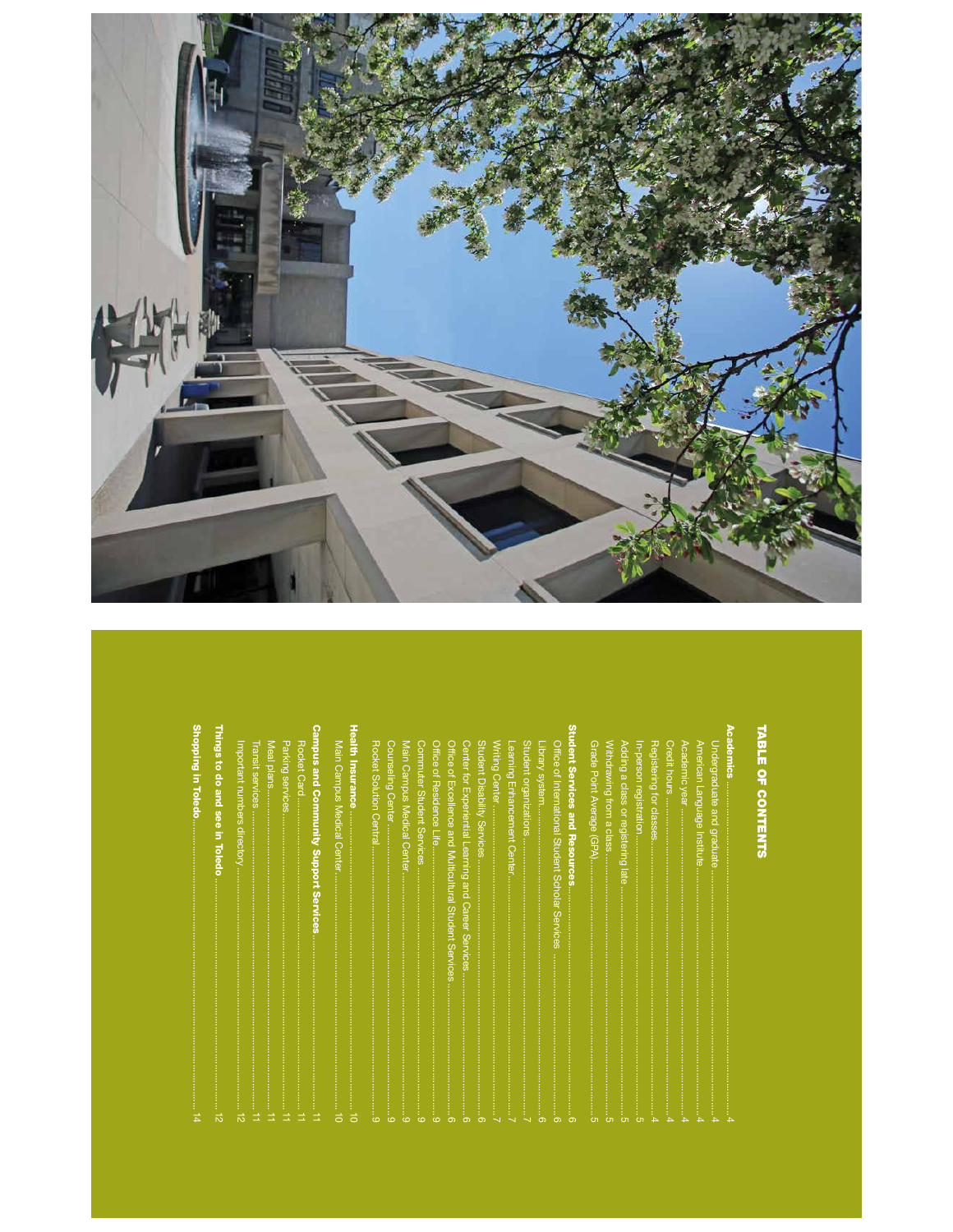| Back Cover                                                             | Links                      |
|------------------------------------------------------------------------|----------------------------|
| $\overline{24}$                                                        |                            |
| United States Federal Holidays<br>$\overline{33}$                      |                            |
| $\overline{z}$                                                         | Wire transfers             |
| Domestic and international money orders<br>$\frac{1}{22}$              |                            |
| $\frac{22}{2}$                                                         | <b>Postal Information.</b> |
| <u>22</u>                                                              |                            |
| Z2                                                                     | Measurements               |
| Clothing sizes                                                         |                            |
| Measurements and Sizing<br>:<br>ನ                                      |                            |
| $\overline{z}$                                                         | Tipping                    |
| $\frac{1}{2}$                                                          | Credit cards               |
| Automatic Teller Machines (ATMs<br>$\frac{1}{2}$                       |                            |
| Opening an account<br>$\overline{z}$                                   |                            |
| $\frac{2}{2}$                                                          |                            |
| Ohio identification card<br>$-20$                                      |                            |
| $\frac{1}{20}$                                                         | Driver's license           |
| .<br>20                                                                | Licenses                   |
| School Information for Children of International Students<br><b>SO</b> |                            |
| <b>DS</b>                                                              |                            |
| 17, 18                                                                 |                            |
| Renter's insurance                                                     |                            |
|                                                                        |                            |
| Popular housing communities                                            |                            |
| Conditions of the lease<br>$\frac{1}{2}$                               |                            |
| Choosing a roommate                                                    |                            |
| ಹ                                                                      |                            |
| mportant housing information<br>்<br>க<br>ಹ                            |                            |
| $\vec{5}$                                                              | Housing in Toledo.         |
| Weather in Toledo<br>ō                                                 |                            |



F-1or J-1 non-immigrant classi to those who have been invited to The University of Toledo to study under the This handbook contains information about the rules and regulations that apply fcation.

Of fPlease become familiar with the contents of this handbook and contact the ce of International Student Services if further information is needed.

# A message from the Assistant Provost

A message from the Assistant Provost<br>Welcome to the Center for International Shuties and Programs (CISP), where<br>to make you aware of opportunities to enhance your traditional educational<br>to make you aware of opportunities well-rounded individuals. well-rounded individuals. international students, and the community in their journey toward becoming life. We offer programs and initiatives designed to assist faculty, domestic and experience with real world experience and encounters that will change your to make you aware of opportunities to enhance your traditional educational we challenge you to Welcome to the Center for International Studies and Programs (CISP), where "Explore Your World." It is our mission, focus, and passion

The Center for International Studies and Programs helps faculty achieve their<br>teaching and researching goals abroad by providing the means to customize<br>their own programs. CISP realizes the important role the university pl community service opportunities. CISP partnerships in the community and<br>around the world are beneficial for all who seek to explore their world. around the world are bene community service opportunities. CISP partnerships in the community and for the surrounding neighborhoods and creates bridges linking students to their own programs. CISP realizes the important role the university plays teaching and researching goals abroad by providing the means to customize The Center for International Studies and Programs helps faculty achieve their cial for all who seek to explore their world.

always open and we hope that we can open your mind to your exciting future always open and we hope that we can open your mind to your exciting future. academic journey, we are determined to be your one stop shop. Our door is academic journey, we are determined to be your one stop shop. Our door is to take passport pictures or seeking advice on what program(s) best programs that benefit UT students, faculty and staff. Whether you're looking programs that bene seeking additional positive, productive partnerships and relationships with seeking additional positive, productive partnerships and relationships with The Center is focused on providing a myriad of programs, and is always The Center is focused on providing a myriad of programs, and is always t UT students, faculty and staff. Whether you're looking ft your

This is your launch pad to "Explore your World." This is your launch pad to "Explore your World."

**RAND** 

Sammy Spann, Ph.D. Assistant Provost for International Studies and Programs Assistant Provost for International Studies and Programs Sammy Spann, Ph.D.

#### **Staff Members** Staff Members

Dayna Boes, Immigration Coordinator Diane Engbretson, CISP Assistant Director Jessica Bergman, Secretary Jessica Bergman, Secretary Tracey Hidalgo, Regulatory Coordinator Tracey Hidalgo, Regulatory Coordinator Dayna Boes, Immigration Coordinator Michael Mahon, Immigration Advisor Michael Mahon, Immigration Advisor Diane Engbretson, CISP Assistant Director Peter Thomas, OISSS Associate Director Peter Thomas, OISSS Associate Director





Sammy Spann, Ph.D. Sammy Spann, Ph.D.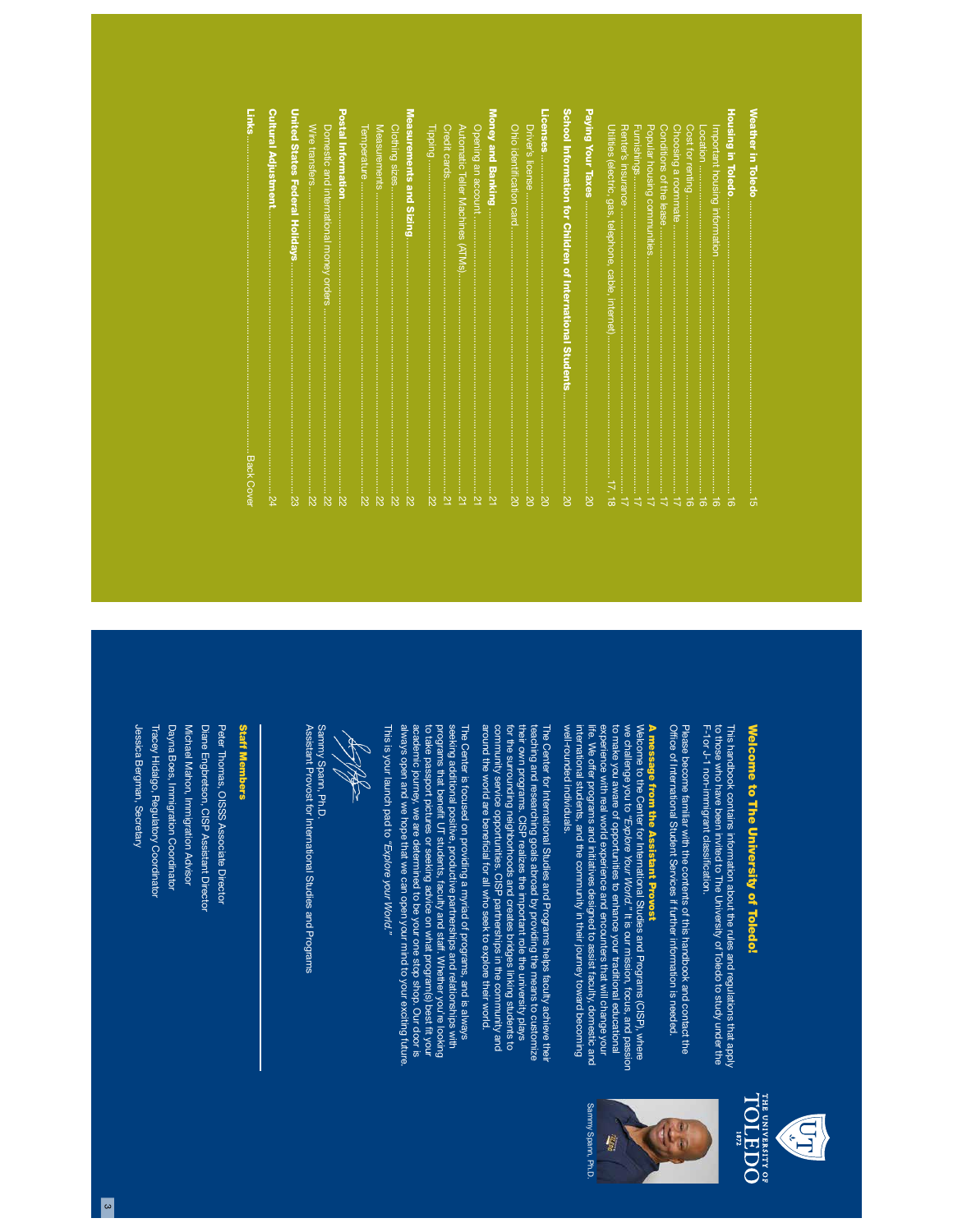5

are different requirements and calendar years. are different requirements and calendar years. some differences, though even at each university, there some differences, though even at each university, there from other countries. Many of you are already aware of from other countries. Many of you are already aware of The educational system in the U.S. differs signi ficantly

# Undergraduate and graduate Undergraduate and graduate

master's or doctoral degree. master's or doctoral degree. who has earned a bachelor's degree and is pursuing a who has earned a bachelor's degree and is pursuing a college or university. A graduate student is anyone high school or its equivalent but have not yet or bachelor). All undergraduates have completed or bachelor). All undergraduates have completed two- or four-year degree (associate, baccalaureate two- or four-year degree (associate, baccalaureate An undergraduate student is anyone pursuing a An undergraduate student is anyone pursuing a international students are undergraduate and graduate international students are undergraduate and graduate. Two terms that are sometimes confusing to Two terms that are sometimes confusing to ge or university. A graduate student is anyone fnished

# American Language Institute (ALI) American Language Institute (ALI)

three hours of language lab per weel three hours of language lab per week. of cla of classroom instruction each week, along with two-to-English program. The curriculum consists of 20 hours The American Language Institute is an intensive The American Language Institute is an intensive assroom instruction each week, along with two-to sh program. The curriculum consists of 20 hours

Advanced 1 and Advanced 2). Advanced 1 and Advanced 2). Basic 1, Basic 2, Intermediate 1, Intermediate 2, There are seven levels of instruction (Foundations, There are seven levels of instruction (Foundations, Basic 1, Basic 2, Intermediate 1, Intermediate 2,

### **Academic Year** Academic Year

of Law also is on a semester system and has a summer register for classes prior to each term (semester). register for classes prior to each term (semester). term that runs from May-July. Students in all colleges of Law also is on a semester system and has a summer (January-May), and summer (May-August). The College into three semesters: fall (August- December), spring For all colleges at UT, the academic year is divided For all colleges at UT, the academic year is divided rem that runs from May-July. Students in all colleges Uanuary-May), and summer (May-August). The Colle nto three semesters: fall (August- December), spring

Students may register using any device with internet Student tab of the myUT portal (http://intranet.utoledo access by accessing the My Toolkit found on the bill or class schedule. edu/. In addition to registering, students can print a bill or class schedule. edu/). In addition to registering, students can print a Student tab of the myUT portal (http://intranet.utoledo. access by accessing the My Toolkit found on the Students may register using any device with internet

#### **Credit Hours** Credit Hours

that a student take a minimum of 124 credit hours to credit hours. A typical undergraduate program requires 135 credits hours beyond a bachelor's degree. about 48 credit hours and a doctorate requires about require more. A typical master's program requires receive a bachelor's degree; however, some colleges At The University of Toledo, all classes are denoted by At The University of Toledo, all classes are denoted by 135 credits hours beyond a bachelor's degree. about 48 credit hours and a doctorate requires about require more. A typical master's program requires receive a bachelor's degree; however, some colleges that a student take a minimum of 124 credit hours to credit hours. A typical undergraduate program requires

an appropriate courseload. your immigration status. When deciding on classes, be students. You must be a full-time student to maintain you be a full-time student, which is 12 credit hours with labs, may be worth 4 credits. It is required that such as foreign languages and science courses hours per week. Classes that meet more frequently, A 3-credit course will generally meet for three-to-four A 3-credit course will generally meet for three-to-four an appropriate courseload. sure to speak to your academic adviser to determine sure to speak to your academic adviser to determine your immigration status. When deciding on classes, be students. You must be a full-time student to maintain for undergraduate and 9 credit hours for graduate for undergraduate and 9 credit hours for graduate you be a full-time student, which is 12 credit hours with labs, may be worth 4 credits. It is required that such as foreign languages and science courses hours per week. Classes that meet more frequently,

# Registering for Classes Registering for Classes

University catalog website at utoledo.edu/catalog. You and a list of course descriptions found on the the Registrar website (utoledo.edu/offices/registrar/) University catalog website at utoledo.edu/catalog. You and a list of course descriptions found on the the Registrar website (utoledo.edu/offclasses for the semester, found online at the Of To register for classes, you will need the schedule of To register for classes, you will need the schedule of ces/registrar/) fce of

|                        |                           | Example of a schedule for an ALI student ("depending on a student's schedule, these labs may be offered: |                               |                           |                                          |
|------------------------|---------------------------|----------------------------------------------------------------------------------------------------------|-------------------------------|---------------------------|------------------------------------------|
|                        |                           | Language Lab*                                                                                            |                               | Language Lab*             | 10:30 AM-<br>11:30 AM                    |
|                        | Listening and<br>Speaking | Listening and<br>Speaking                                                                                | Listening and<br>Speaking     | Listening and<br>Speaking | 12:50 PM-<br>1:50 PM                     |
|                        | Lunch                     | Lunch                                                                                                    | Lunch                         | Lunch                     | -MA 04:11<br>12:40 PM                    |
| Language Lab*          | Grammar                   | Grammar                                                                                                  | Grammar                       | Grammar                   | 11:30 AM<br>10:30 AM-                    |
| Reading and<br>Writing | Reading and<br>Writing    | Reading and<br><b>Writing</b>                                                                            | Reading and<br><b>Writing</b> | Reading and<br>Writing    | 8:30 AM-<br><b>NA 02:01</b><br>(2 hours) |
| <b>Friday</b>          | Thursday                  | <b>Wednesday</b>                                                                                         | Tuesday                       | Monday                    |                                          |

should speak with your academic adviser to assist with that you meet your program and core requirements. your course selection. You are free to take classes that that you meet your program and core requirements. you are most interested in, though all colleges require you are most interested in, though all colleges require your course selection. You are free to take classes that should speak with your academic adviser to assist with

## In-person Registration In-person Registration

registration functions, when necessary answer questions and assist students with specialized hours. Registration assistants will be available to Students can register in-person at Rocket Solution registration functions, when necessary. answer questions and assist students with specialized hours. Registration assistants will be available to Central in Rocket Hall, room 1200 during normal of Students can register in-person at Rocket Solution fce

# Adding a Class or Registering Late Adding a Class or Registering Late

first of the semester. made via the Course Request and Seminar Request available. Students who want to add a class between summer, with no signature required as long as a seat is A student may add a course or register late within the Form. A late registration fee is assessed on or after the Form. A late registration fee is assessed on or after the made via the Course Request and Seminar Request from the student's college office. This request can be from the student's college of from the instructor, as well as the dean or designee from the instructor, as well as the dean or designee term may be able to do so with an approved signature term may be able to do so with an approved signature the 6th and 15th calendar days inclusively of a new the 6th and 15th calendar days inclusively of a new available. Students who want to add a class between summer, with no signature required as long as a seat is f rst fA student may add a course or register late within the rst of the semester. ve calendar days of a new semester, excluding ce. This request can be

The late registration fee is assessed as follows: The late registration fee is assessed as follows:

- Prior to the rst day of the term no fee • 1st through 3rd day of the term ...... ● 1st through 3rd day of the term ....... \$50
- 4th through 15th day of the term • 4th through 15th day of the term .... \$100
- After the 15th day of the term \$1,000

.........

registration fee. outstanding balances. This fee is separate from the late assesses a late payment fee of \$50 per month on You should also be aware that the Treasurer's Office registration fee. outstanding balances. This fee is separate from the late assesses a late payment fee of \$50 per month on You should also be aware that the Treasurer's Off

# Withdrawing from a Class Withdrawing from a Class

arises soon after registering. In this case, you may Although you register for a particular class, you may Although you register for a particular class, you may need to withdraw from the course need to withdraw from the course. arises soon after registering. In this case, you may nd that you are not happy with it, or a time confict

week 8 for fall and spring term. week 8 for fall and spring term. day of each academic term through Friday of calendar communication to the Registrar's Office or oral class at the University through written or electronic gives official notice of his/her intent to withdraw from An of fday of each academic term through Friday of calendar of fcommunication to the Registrar or his designee. The communication to the Registrar or his designee. The communication to the Registrar's Of class at the University through written or electronic cial withdrawal period is held after the 15th calendar cial withdrawal (W) occurs when the student cial notice of his/her intent to withdraw from ce or oral

be a full-time student In order to maintain your immigration status, you must be a full-time student. In order to maintain your immigration status, you must

# Grade Point Average (GPA) Grade Point Average (GPA)

of credit hours in the courses required for the degree certain colleges and in certain majors; this information Grade point average requirements may be higher in and a cumulative grade point average of at least 2.0. program, the student must have the proper number To obtain a degree or certificate in an undergraduate To obtain a degree or certi is available in the individual college listings. is available in the individual college listings. certain colleges and in certain majors; this information Grade point average requirements may be higher in and a cumulative grade point average of at least 2.0. of credit hours in the courses required for the degree program, the student must have the proper number cate in an undergraduate

your coursework at UT. system tabulates your GPA for that semester and for all At the end of each semester, the University computer At the end of each semester, the University computer your coursework at UT. system tabulates your GPA for that semester and for all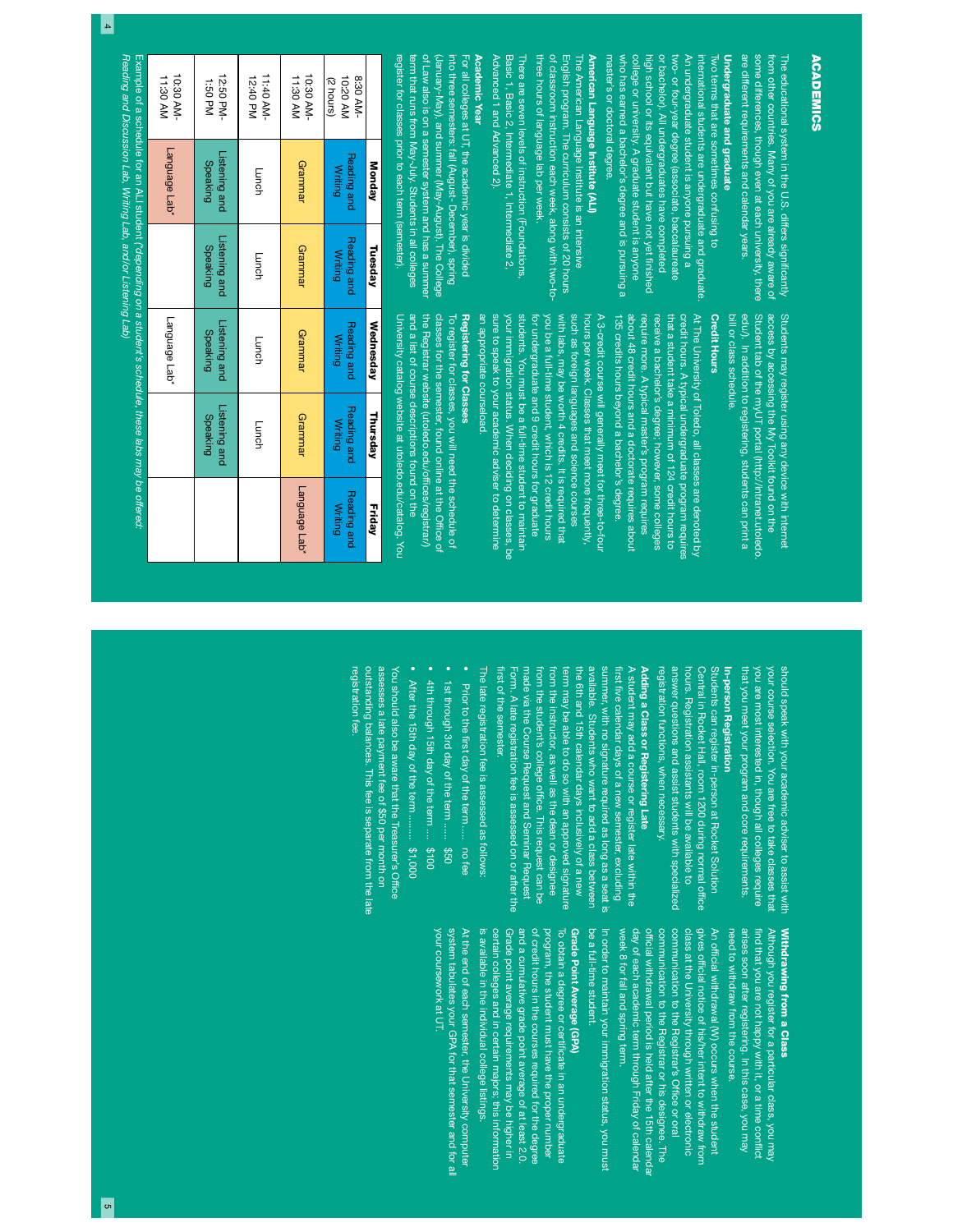

# **STUDENT SERVICES AND RESOURCES** STUDENT SERVICES AND RESOURCES

#### Scholar Services o<br>≘ **Scholar Services** ce of International Student and

international students from nearly 100 countries attend and personal emergencies. Approximately 1,900 and personal emergencies. Approximately 1,900 housing, cultural adjustment, immigration information Services assists students with new student orientation, The Of fnternational students from nearly 100 countries attend nousing, cultural adjustment, immigration information Services assists students with new student orientation, ce of International Student and Scholar

The University of Toledo.

The University of Toledo.

centers on two campuses. centers on two campuses. University of Toledo library system consists of (utoledo.edu/cisp/international/index.html) The Services is located in Snyder Memorial, suite 1000. The Of futoledo.edu/cisp/international/index.html) The Services is located in Snyder Memorial, suite 1000. ce of International Student and Scholar fve

### University Libraries **University Libraries**

(borrowing), course reserves, computing in the library (borrowing), course reserves, computing in the library, for faculty, staff and students, including circulation for faculty, staff and students, including circulation The library system offers several different services The library system offers several different services Library is located on the Health Science Campus. Library is located on the Health Science Campus. collections in their respective buildings. The Mulford collections in their respective buildings. The Mulford Education and College of Engineering also have Education and College of Engineering also have of Toledo College of Law, Judith Herb College of of Toledo College of Law, Judith Herb College of The Main Campus library is William S. Carlson Library<br>located next to the Student Union. The University located next to the Student Union. The University The Main Campus library is William S. Carlson Library,

> and the Center for Teaching and Learning. and the Center for Teaching and Learning. the Writing Center, the Learning Enhancement Center the Writing Center, the Learning Enhancement Center,

> > Learning Enhancement Center available student organizations.

Learning Enhancement Center available student organizations.

University of Toledo students with accessible,

orofessional academic support services that enhance The Learning Enhancement Center provides all

success and retention. Services include free walk-

for more information and to view the complete list of Visit utoledo.edu/cisp/international/IEP/students.html

for more information and to view the complete list of

Visit utoledo.edu/cisp/international/IEP/students.html

Saudi Club

Saudi Club

Vietnamese Student Association Indian Students' Cultural Organization

/ietnamese Student Association

ndian Students' Cultural Organization

Latino Student Union Chinese Student Union African People's Association Arab Student Union

-atino Student Union

Chinese Student Union Arab Student Union

African People's Association

Canaday Center for Special Collections, government Carlson Library has a wide variety of collections for multimedia, pamphlets, and the juvenile collection. documents, map collection, reference, microform and of a general collection, periodicals, the Ward M. students, faculty and staff. The collection consists multimedia, pamphlets, and the juvenile collection. documents, map collection, reference, microform and Canaday Center for Special Collections, government of a general collection, periodicals, the Ward M. students, faculty and staff. The collection consists Carlson Library has a wide variety of collections for

lobby and also has private study rooms available on the upper lobby and also has private study rooms available on Carlson Library offers computer access in the foors. first floor

Phone: 419.530.2324 Carlson Library Phone: 419.530.2324 Carlson Library

> Writing Center success/lec/.

success/lec/

**Writing Center** 

of writing projects in any subject. Writers use the<br>center for feedback on drafts or completed papers,<br>or to generate ideas. Students also use the center

for personal writing, application essays, resumes and

and graduate students, faculty and staff on a variety

The Writing Center assists current UT undergraduate

Rathbun Cove of the Carlson Library; visit utoledo.edu/ The Learning Enhancement Center is located in the sessions for targeted courses, also is offered. Supplemental instruction, which is peer-led study post questions or log on for synchronous tutoring. statistics, biology and accounting; students can languages. Online tutoring is also available in math, in tutoring in science, math, business and foreign success and retention. Services include free walkprofessional academic support services that enhance University of Toledo students with accessible, The Learning Enhancement Center provides all

The Learning Enhancement Center is located in the sessions for targeted courses, also is offered.

Rathbun Cove of the Carlson Library; visit utoledo.edu

bost questions or log on for synchronous tutoring

pplemental instruction, which is peer-led study

statistics, biology and accounting; students can

in tutoring in science, math, business and foreign

anguages. Online tutoring is also available in math.

Phone: 419.530.2733 LaValley Law Library Phone: 419.530.2733 LaValley Law Library

Phone: 419.383.4225 Mulford Health Science Library Phone: 419.383.4225 Mulford Health Science Library

library/ for more information and complete hours. different hours. Please call ahead or visit utoledo.edu/ Individual departments within the library may have August. During these periods, the hours will be posted August. During these periods, the hours will be posted. library/ for more information and complete hours. different hours. Please call ahead or visit utoledo.edu/ Individual departments within the library may have Hours may vary over holidays, semester breaks and in Hours may vary over holidays, semester breaks and in

skills that will help them not only on one paper, center's goal is to provide writers with transferable writers, but do not do the work for the writers. The not proofread papers. Tutors work collaboratively with cover letters. The Writing Center staff members do for personal writing, application essays, resumes and or to generate ideas. Students also use the center center for feedback on drafts or completed papers, of writing projects in any subject. Writers use the and graduate students, faculty and staff on a variety The Writing Center assists current UT undergraduate

skills that will help them not only on one paper,

center's goal is to provide writers with transferable writers, but do not do the work for the writers. The not prootread papers. Iutors work collaboratively with cover letters. The Writing Center staff members do

#### provides students with the opportunity to learn students interested in global perspectives. ISA provides students with the opportunity to learn students interested in global perspectives. ISA Association (ISA), which is open to all university Association (ISA), which is open to all university Services supports the International Student The Of fStudent Organizations Student Organizations Services supports the International Student ce of International Student and Scholar

grants, articles, proposals, professional publications, application letters (e.g. scholarships, graduate school) papers, creative writing, theses and dissertations, support in the following areas: essays and research but also on future assignments. The center offers

grants, articles, proposals, professional publications, application letters (e.g. scholarships, graduate school) papers, creative writing, theses and dissertations, support in the following areas: essays and research but also on future assignments. The center offers



about the culture about the culture

university life. backgrounds to university life. backgrounds to

Below is a list of sister organizations under ISA:

Below is a list of sister organizations under ISA:

participate actively in students from different while encouraging of other countries participate actively in students from different while encouraging of other countries Student Disability Services provides support services Student Disability Services provides support services Student Disability Services Student Disability Services writingcenter/ for more information writingcenter/ for more information. room 0130 (lower level); visit utoledo.edu/success/ The Writing Center is located in Carlson Library, The Writing Center is located in Carlson Library, specialized workshops and group tutoring specialized workshops and group tutoring. room 0130 (lower level); visit utoledo.edu/success/

Services are coordinated for individuals with all a person with a disability faces, and their assistance a person with a disability faces, and their assistance their choice. Staff understand the multiple challenges their choice. Staff understand the multiple challenges equal opportunity to strive for the college degree of equal opportunity to strive for the college degree of disabilities. These services provide students with an disabilities. These services provide students with an kinds of disabilities, including students with learning Services are coordinated for individuals with all and accommodations for individuals with disabilities and accommodations for individuals with disabilities. helps maximize potential and minimize the disability helps maximize potential and minimize the disability. kinds of disabilities, including students with learning

room 1820; visit utoledo.edu/offices/student-disability Student Disability Services is located in Rocket Hall, Student Disability Services is located in Rocket Hall, room 1820; visit utoledo.edu/of ces/student-disability-

services/index.html for more information.<br> **Center for Experiential Learning and Career Services**<br>
Services is a comprehensive center supporting<br>
Services is a comprehensive center supporting<br>
development, career planning,

# Office of Excellence and Multicultural ce of Excellence and Multicultural Student Success

and appreciation of cultural and ethnic differences and community (e.g., students, faculty and staff) that access, retention and opportunities for undergraduate provides support services to ensure educational and direction for problem solving. In addition, OEMSS and direction for problem solving. In addition, OEMSS creation of awareness of learning style differences, creation of awareness of learning style differences, promotion of personal and professional relationships similarities. The outcome of these efforts includes a similarities. The outcome of these efforts includes a and appreciation of cultural and ethnic differences and individual and collective recognition, understanding welcomes diversity. The center strives to cultivate welcomes diversity. The center strives to cultivate community (e.g., students, faculty and staff) that Success exists to foster the growth of a university Success exists to foster the growth of a university The Of f**Student Success** access, retention and opportunities for undergraduate provides support services to ensure educational promotion of personal and professional relationships, individual and collective recognition, understanding ce of Excellence and Multicultural Student lence and Multicultural Student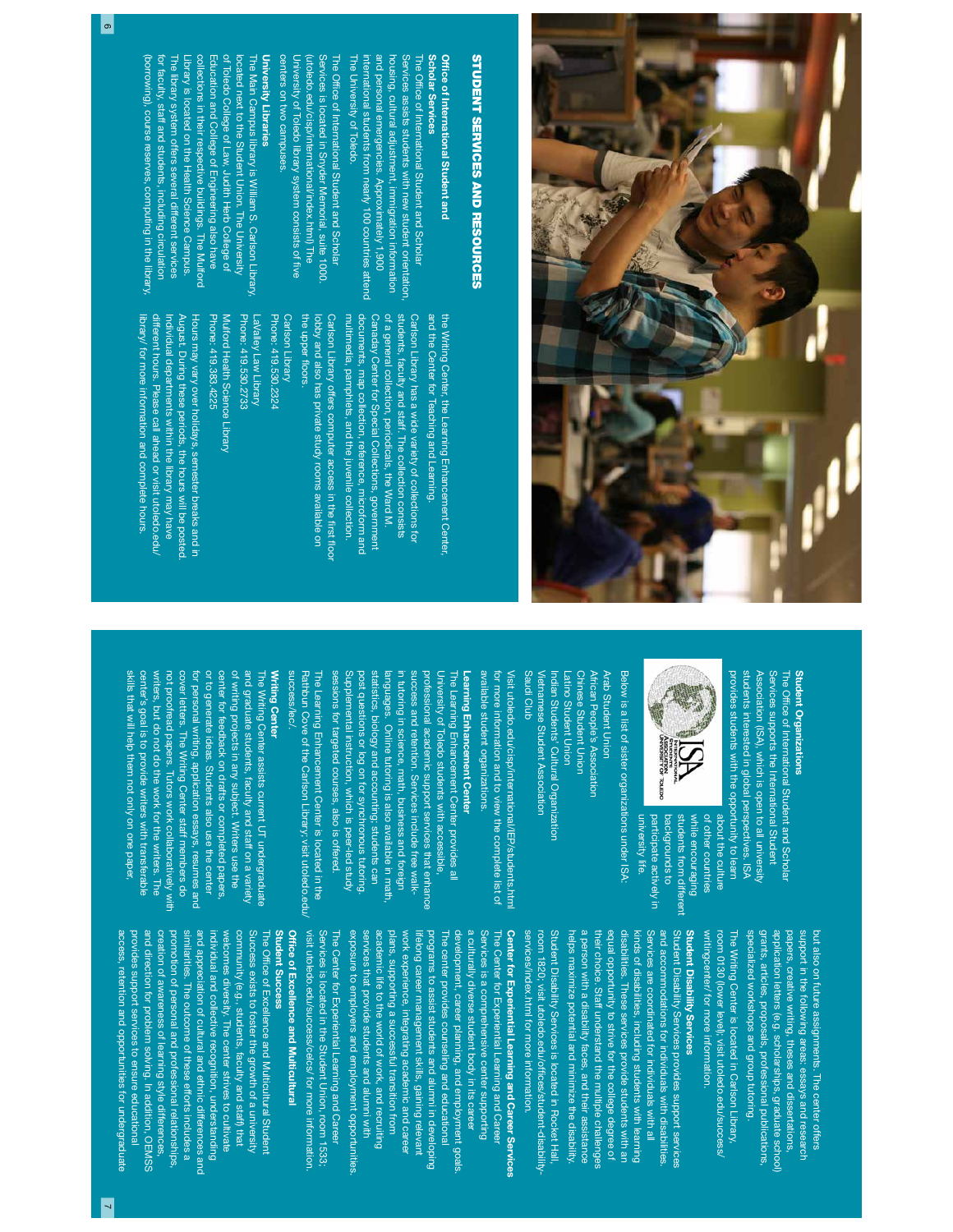

utoledo.edu/studentaffairs/oemss/ for more information. and graduate students from diverse backgrounds utoledo.edu/studentaffairs/oemss/ for more information. Success is located in the Student Union, room 2500; visit The Of fand graduate students from diverse backgrounds. ccess is located in the Student Union, room 2500; visit ce of Excellence and Multicultural Student

Residence Life

Residence Life

#### experience in the residence population. experience in the residence population. and appreciate the needs, interests, and diversity of and appreciate the needs, interests, and diversity of activities and programs that recognize, address, responsible for their actions. The department provides are active in holding each other accountable and are active in holding each other accountable and leadership skills. Within these communities, members communities that promote the development of life and communities that promote the development of life and students to create and maintain sate and supportive students to create and maintain safe and supportive of feducational, social and personal development. The contribute to the success of students through contribute to the success of students through quality living environments and services that directly quality living environments and services that directly The Of factivities and programs that recognize, address, esponsible for their actions. The department provides eadership skills. Within these communities, members ce provides a variety of living options and joins with ce of Residence Life's mission is to provide

information. studentaffairs/reslife/index/index.html for more studentaffairs/reslife/index/index.html for more directly across trom Rocket Hall; visit utoledo.edu/ directly across from Rocket Hall; visit utoledo.edu/ Residence Life is located in Ottawa House West, nformation Residence Life is located in Ottawa House West,

# Commuter Student Services

**Commuter Student Services** campus meal plans, and roommates and housing campus meal plans, and roommates and housing. information about UT and Toledo Transit Services, offour students. Commuter Student Services also offers our students. Commuter Student Services also offers brochures, and advocating for issues of concern to programs, publishing a newsletter and numerous with every possible resource for success, organizing Staff works to inspire, support and equip students a truly enriching and rewarding college experience a truly enriching and rewarding college experience. students become active in campus life, leading to students become active in campus life, leading to Commuter Student Services seeks to help commute Commuter Student Services seeks to help commuter prochures, and advocating for issues of concern to orograms, publishing a newsletter and numerous with every possible resource for success, organizing Staff works to inspire, support and equip students formation about UT and Toledo Transit Services, off

studentaffairs/osi/commuter/ for more information studentaffairs/osi/commuter/ for more information. in the Student Union, room 3504; visit utoledo.edu. in the Student Union, room 3504; visit utoledo.edu/ The Commuter Student Services of The Commuter Student Services office is located ce is located

#### psychiatric, pharmaceutical, lab, immunization and include primary care, urgent care, gynecological, Main Campus Medical Center. The center's services semester hour are eligible to utilize services at the Health Insurance. Students registered for at least one are available for students with and without University are available for students with and without University The Main Campus Medical Center and pharmacy Main Campus Medical Center osychiatric, pharmaceutical, lab, immunization and nclude primary care, urgent care, gynecological, Vain Campus Medical Center. The center's services semester hour are eligible to utilize services at the The Main Campus Medical Center and pharmacy Main Campus Medical Center Health Insurance. Students registered for at least one

southwest side of Main Campus, across the street more information. more information. visit utoledo.edu/healthservices/student/index.html for visit utoledo.edu/healthservices/student/index.html for from the Academic and Horton International houses; southwest side of Main Campus, across the street The Main Campus Medical Center is located on the rom the Academic and Horton International houses; The Main Campus Medical Center is located on the allergic injections, and HIV/AIDS testing.

allergic injections, and HIV/AIDS testing.

### Counseling Center Counseling Center

wellness programming, and crisis intervention services to mental health service for students. Staff provides facilitate the development of life adjustment strategies. facilitate the development of life adjustment strategies. help students cope with the demands of college and to wellness programming, and crisis intervention services to counseling (individual and group), mental health and counseling (individual and group), mental health and The Counseling Center is the primary university-based help students cope with the demands of college and to mental health service for students. Staff provides

1810; visit utoledo.edu/studentaffairs/counseling for more information. The Counseling Center is located in Rocket Hall, room more information. 1810; visit utoledo.edu/studentaffairs/counseling for The Counseling Center is located in Rocket Hall, room

## Rocket Solution Central Rocket Solution Central

records. Through this site and the myUT Portal, you can center that can assist you with questions regarding manage many student services. financial aid, registration, student accounts and student center that can assist you with questions regarding Rocket Solution Central is an integrated student service manage many student services. records. Through this site and the myUT Portal, you can Rocket Solution Central is an integrated student service nancial aid, registration, student accounts and student

1200; visit utoledo.edu/rsc for more information. Rocket Solution Central is located in Rocket Hall, room Visit this site often for important information and updates Visit this site often for important information and updates. 1200; visit utoledo.edu/rsc for more information. Rocket Solution Central is located in Rocket Hall, room

### o<br>≘ ce of the Treasurer

collecting and depositing of all money owed to and/ Solution Central in Rocket Hall, room 1200. Solution Central in Rocket Hall, room 1200. a central location and should be directed to Rocket a central location and should be directed to Rocket All student inquiries regarding billing are handled in All student inquiries regarding billing are handled in Federal Perkins loans and University loan programs. for outstanding accounts receivable balances, for outstanding accounts receivable balances, the Ireasurer offers centralized billing and collection the Treasurer offers centralized billing and collection or collected by The University of Toledo. The Of collecting and depositing of all money owed to and/ The Office of the Treasurer is responsible for the billing Federal Perkins loans and University loan programs. ce of the Treasurer is responsible for the billing, fce of

### o<br>≘ ce of the Registrar

Solution Central in Rocket Hall, room 1200 Solution Central in Rocket Hall, room 1200. a central location and should be directed to Rocket a central location and should be directed to Rocket student inquiries regarding registration are handled in student inquiries regarding registration are handled in paperwork regarding grade changes, drops/withdrawals registration processes, sends transcripts, and receives records, past and present. This office performs student The Registrar is responsible for all student academic The Registrar is responsible for all student academic medical withdrawals and graduation applications. All medical withdrawals and graduation applications. All paperwork regarding grade changes, drops/withdrawals, registration processes, sends transcripts, and receives records, past and present. This of ce performs student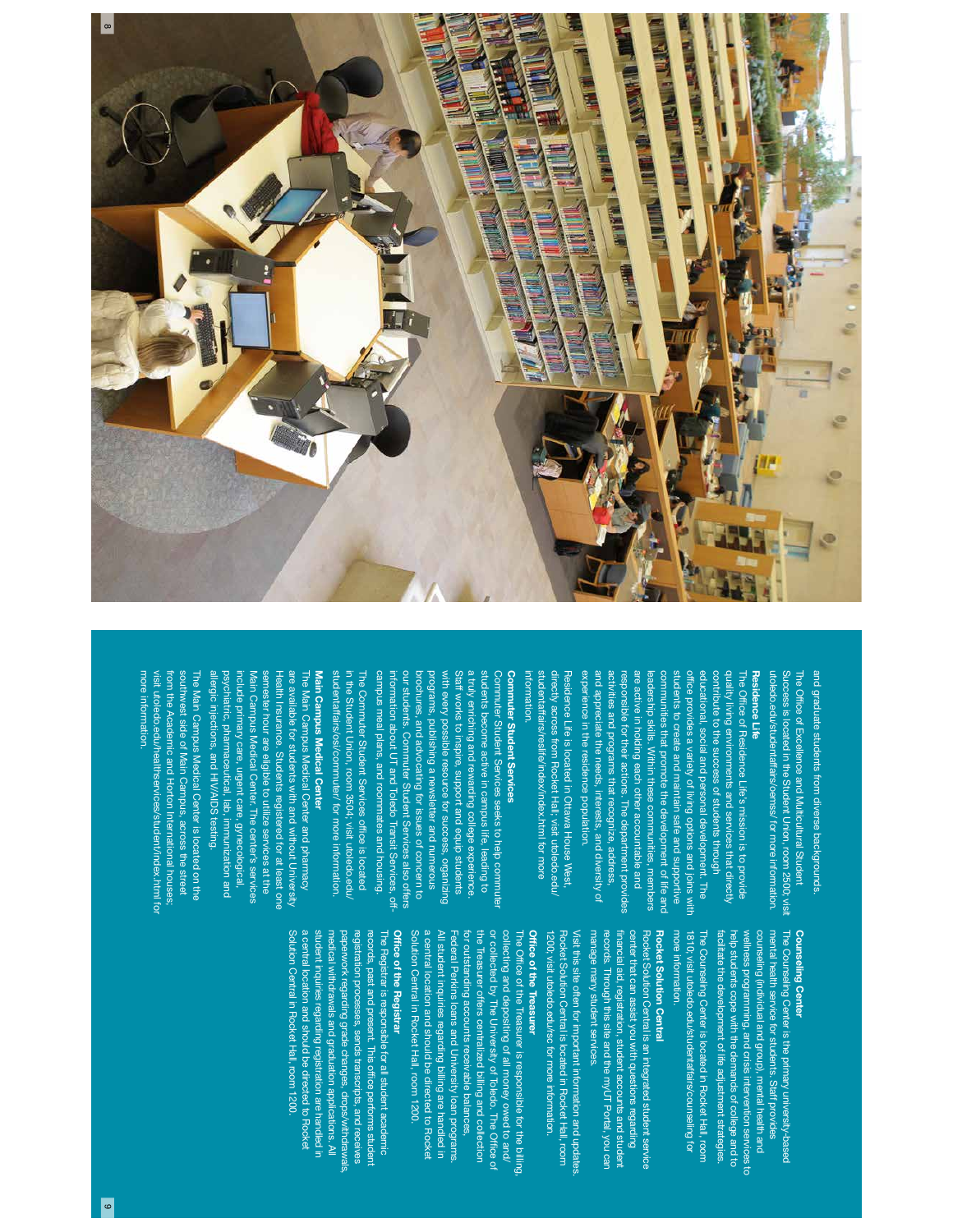# **HEALTH INSURANCE** HEALTH INSURANCE

registration registration. in the student injury and sickness insurance plan at in the student injury and sickness insurance plan at Hegistered international students are eligible to enroll Registered international students are eligible to enroll

facility. children may receive care at any participating medical children may receive care at any participating medical the insured student. Covered non-student spouses or Dependent eligibility expires concurrently with that of self-supporting and reside with the insured student. children younger than 19 years old age who are not children younger than 19 years old age who are not (residing with the insured student), and unmarried dependents. Liigible dependents are the spouse dependents. Eligible dependents are the spouse Enrolled, eligible students also may insure their Enrolled, eligible students also may insure their the insured student. Covered non-student spouses or Dependent eligibility expires concurrently with that of  $\sim$ self-supporting and reside with the insured student. residing with the insured student), and unmarried

### Students should use the services of the Main Main Campus Medical Center Main Campus Medical Center Students should use the services of the Main

deductible and co-pay will apply. deductible and co-pay will apply. Center pharmacy is closed, wait for it to re-open or the be payable at 80 percent. If the Main Campus Medical pharmacy. The deductible will apply and benethat are not Main Campus Medical Center, bene administered or a referral issued. With approval of the Campus Medical Center first, where treatment will be Campus Medical Center Center pharmacy is closed, wait for it to re-open or the hat are not filled at the Main Campus Medical Center Vlain Campus Medical Center, benefits will be paid administered or a referral issued. With approval of the lled at the Main Campus Medical Center rst, where treatment will be ts will be paid fts will

follows: outside the Student Medical Center will be paid as outside the Student Medical Center will be paid as Expenses incurred for medical treatment that occur Expenses incurred for medical treatment that occu

- If referred by the Main Campus Medical Center to a Provider Option (PPO) facility, 100 percent of<br>eligible expenses will be paid and the deductible eligible expenses will be paid and the deductible to a Provider Option (PPO) facility, 100 percent of If referred by the Main Campus Medical Center
- If referred by the Main Campus Medical Center If referred by the Main Campus Medical Center

will be waived.

will be waived.

deductible will be waived. customary eligible expenses will be paid and the to a non-PPO facility, 100 percent of usual and deductible will be waived. customary eligible expenses will be paid and the to a non-PPO facility, 100 percent of usual and

If no referral, but student uses a PPO facility, ther annual deductible will apply. eligible expenses as allocated will be paid and the student uses a non-PPO facility, 70 percent of 80 percent of allocated benefits will apply. If the annual deductible will apply. eligible expenses as allocated will be paid and the student uses a non-PPO facility, 70 percent of 80 percent of allocated bene If no referral, but student uses a PPO facility, then ts will apply. If the

care is not necessary, and covered medical expenses under the following conditions: will be covered at 100 percent with no deductible, A Main Campus Medical Center referral for outside A Main Campus Medical Center referral for outside under the following conditions: will be covered at 100 percent with no deductible, care is not necessary, and covered medical expenses

- 1. Medical Emergency. The student must return to the up care. Main Campus Medical Center for necessary follow-Main Campus Medical Center for necessary follow-Medical Emergency. The student must return to the
- 2. When the Main Campus Medical Center is closed and the condition is a medical emergency. and the condition is a medical emergency. When the Main Campus Medical Center is closed
- 3. Maternity (applies only to insured students) Maternity (applies only to insured students).

student/health\_insurance/) information brochure (utoledo.edu/healthservices/ Plan, refer to the Main Campus Medical Center Medical Center Services and Student Health Insurance For detailed information about the Main Campus student/health\_insurance/). information brochure (utoledo.edu/healthservices/ Plan, refer to the Main Campus Medical Center Medical Center Services and Student Health Insurance For detailed information about the Main Campus





# **CAMPUS COMMUNITY SUPPORT SERVICE** CAMPUS COMMUNITY SUPPORT SERVICE

#### Rocket Card Rocket Card

off campus. The debit card feature of the Rocket Card, quick access to campus services, such as door access Student Union, room 1550; visit utoledo.edu/ Student Union, room 1550; visit utoledo.edu/ The Of favailability to all campus cafeterias and restaurants availability to all campus cafeterias and restaurants. fast, simple, and convenient. It also provides meal plan for books, food, and other goods and services, and is including a multipurpose Rocket Account, is useful including a multipurpose Rocket Account, is useful off campus. The debit card feature of the Rocket Card, library privileges, and specialty vendors both on and library privileges, and specialty vendors both on and to residence halls and academic buildings, meal plans, to residence halls and academic buildings, meal plans, quick access to campus services, such as door access identifThe Rocket Card is the of fast, simple, and convenient. It also provides meal plan for books, food, and other goods and services, and is The Rocket Card is the official University of Toledo cation card. The Rocket Card provides safe, ce of Auxiliary Services is located in the cial University of Toledo



rocketcard/ for more information.

#### Parking Services Parking Services

maintenance. Students who want to park on-campus parking enforcement and citation appeals and parking Center. There is a fee each semester for the permit. Center. There is a fee each semester for the permit. must obtain a parking permit from the Transportation must obtain a parking permit from the Transportation maintenance. Students who want to park on-campus parking enforcement and citation appeals and parking Parking Services provides information about permits, Parking Services provides information about permits,

> Center, room 1400; visit utoledo.edu/parkingservices/ index.html for more information. index.html for more information. Center, room 1400; visit utoledo.edu/parkingservices/ Parking Services is located in the Transportation Parking Services is located in the Transportation

#### Meal Plans Meal Plans

variety of choices variety of choices. of each plan while still providing proper nutrition and a of each plan while still providing proper nutrition and a funds to use and where to eat can stretch the funds funds to use and where to eat can stretch the funds for a speci Dining Dollars, and Rocket Dollars. Each is intended consist of three types of funds: Board Meal Credits, consist of three types of funds: Board Meal Credits, below, must purchase a meal plan. Room meal plans All campus residents, with the exceptions noted All campus residents, with the exceptions noted plan options for continuing students and commuters. cash. There are two plan options for freshmen and four cash. There are two plan options for freshmen and four pay and offers the assurance of eating without carrying options. Having a meal plan will allow students to preoptions. Having a meal plan will allow students to pre-Students living on- and off-campus have several meal Students living on- and off-campus have several meal Dining Dollars, and Rocket Dollars. Each is intended below, must purchase a meal plan. Room meal plans plan options for continuing students and commuters. pay and offers the assurance of eating without carrying ⇒ c purpose. Wisely choosing which speci $\vec{5}$ 

html for more information. Student Union, or go to utoledo.edu/mealplans/index Student Union, or go to utoledo.edu/mealplans/index.For help, visit our Meal Plan office in room 1511 of the html for more information. For help, visit our Meal Plan of ce in room 1511 of the

### **Transit Services** Transit Services

major campus buildings, including areas in and around<br>the Health Science Campus. Maps and schedules<br>are available at the center. Transit Services also has charter bus services available for groups and are available at the center. Transit Services also the Health Science Campus. Maps and schedules through Friday. There are several routes to and from through Friday. There are several routes to and from UT shuttle buses run. The UT shuttle runs Monday on Main Campus is the starting point from where on Main Campus is the starting point from where all three UT campuses. The Transportation Center all three UT campuses. The Transportation Center Transit Services provides transportation services to has charter bus services available for groups and major campus buildings, including areas in and around UT shuttle buses run. The UT shuttle runs Monday Transit Services provides transportation services to

edu/facilities/transit/ for more information. Drive, at the South Entrance to campus; visit utoledo. The Transportation Center is located off West Campus The Transportation Center is located off West Campus companies tor a charge. companies for a charge. edu/facilities/transit/ for more information Drive, at the South Entrance to campus; visit utoledo.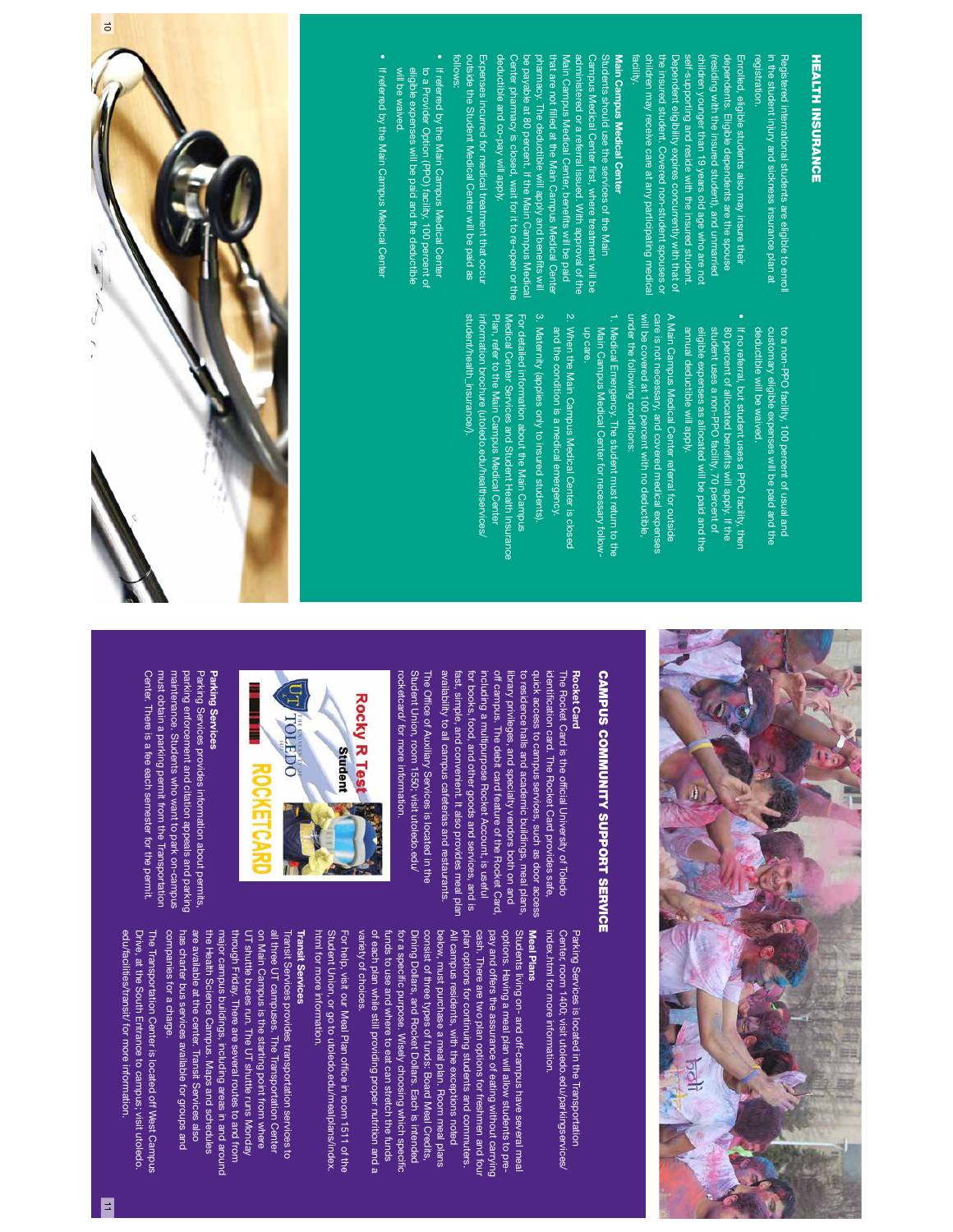# IMPORTANT NUMBERS DIRECTORY IMPORTANT NUMBERS DIRECTORY

College of Graduate Studies, Room 3240<br>Phone: 419.530.4723 Phone: 419.530.4723 College of Graduate Studies, Room 3240 University Hall University Hall

American Language Institute, Room 1400<br>Phone: 419.530.4702 Phone: 419.530.4702 American Language Institute, Room 1400 Snyder Memorial Snyder Memorial

Phone: 419.530.4229 Phone: 419.530.4229 International Student and Scholar Services, Room 1000 nternational Student and Scholar Services, Room 1000

Rocket Hall Rocket Hall Phone: 419.530.1211 Phone: 419.530.1211

### **Student Union** Student Union

Payroll, Resource Center, 2nd Floor Payroll, Resource Center, 2nd Floor Scott Park Campus Scott Park Campus

International Admission, Room 1060 International Admission, Room 1060

419.530.8700 419.530.8700 Rocket Solution Central, Room 1200 Rocket Solution Central, Room 1200

#### Career Services, Room 1533<br>Phone: 419.530.4341 Phone: 419.530.4341 Career Services, Room 1533

Commuter and Student Services, Room 3504<br>Phone: 419.530.8521 Phone: 419.530.8521 Commuter and Student Services, Room 3504

Phone: 419.530.8780 Phone: 419.530.8780

THINGS TO DO AND SEE IN TOLEDO THINGS TO DO AND SEE IN TOLEDO

Masterworks Chorale Ohio, Toledo has a great variety to offer. Ohio, Toledo has a great variety to offer. As the cultural and economic center for northwest As the cultural and economic center for northwest Masterworks Chorale - Toledo's premiere regiona — Toledo's premiere regional

May. Phone: 419.242.0800 and commissioned works from December through chorus performs concerts of classical, international chorus performs concerts of classical, international, May. Phone: 419.242.0800 and commissioned works from December through

performs dances at local festivals and events. spring production annually. The company also Association presents "The Nutcracker" and a major Toledo Ballet Association and dance performances. Phone: 419.255.8000 and dance performances. Phone: 419.255.8000 Peristyle Concert Hall — From October through May,<br>this 1,710-seat concert hall hosts a variety of musical this 1,710-seat concert hall hosts a variety of musical Peristyle Concert Hall berforms dances at local festivals and events. spring production annually. The company also **The Toledo Ballet Association - The Toledo Ballet** iation presents "The Nutcra — From October through May, — The Toledo Ballet acker" and a major

here throughout the city. Phone: 419.536.5566 grounds. Special exhibits and programs also are held buildings. A unique museum of lithophanes is on the and graphic arts are on display at the various garden and graphic arts are on display at the various garden addition, a center for the arts, artists' work, tapestries, garden includes perennial, herb and shade gardens. In Toledo Botanical Garden nere throughout the city. Phone: 419.536.5566 grounds. Special exhibits and programs also are helc Toledo Botanical Garden - This 60-acre public Phone: 419.472.3490 tion, a center for the arts, artists' work, tapestries 198. A unique museum of lithophanes is on the des perennial, herb and shade gardens. In — This 60-acre public

Phone: 419.472.3490

graphic arts are on display at the museum. Special farnous artists, along with decorative glass works,<br>sculpture, furniture, silver artwork, tapestries, and<br>graphic arts are on display at the museum. Special sculpture, furniture, silver artwork, tapestries, and The Toledo Museum of Art amous artists, along with decorative glass works, The Toledo Museum of Art - Paintings by world-— Paintings by world-

> the year. Phone: 419.255.8000 exhibits and programs also are held here throughout the year. Phone: 419.255.8000 exhibits and programs also are held here throughout

touring Broadway productions at various theatres Association presents a full series of grand opera and 호 throughout the city. Phone: 419.255.7464 throughout the city. Phone: 419.255.7464 touring Broadway productions at various theatres Toledo Opera Association ledo Opera Association - The Toledo Opera tion presents a full series of grand opera and — The Toledo Opera

theater. Phone: 419.243.9277 Rep also offers a children's series at the 10th Street at the Franciscan Center and main stage. The Toledo theater. Phone: 419.243.9277 Rep also offers a children's series at the 10th Street at the Franciscan Center and main stage. The Toledo its main-stage season from September through June its main-stage season from September through June theatre, this semi-professional theatre troupe presents theatre, this semi-professional theatre troupe presents The Toledo Rep - As Toledo's oldest community The Toledo Rep — As Toledo's oldest community

Phone: 419.246.8000 other locations throughout northwest Ohio. Peristyle Concert Hall, the Masonic Auditorium, and from pops to classics. Guest artists also are featured. more than 50 concerts from September through Phone: 419.246.8000 other locations throughout northwest Ohio. Peristyle Concert Hall, the Masonic Auditorium, and Performances are held at the Toledo Museum of Art's Performances are held at the Toledo Museum of Art's from pops to classics. Guest artists also are featured. June, the orchestra performs musical styles ranging June, the orchestra performs musical styles ranging more than 50 concerts from September through The Toledo Symphony Orchestra  $-$  Presenting The Toledo Symphony Orchestra — Presenting

Phone: 419.530.2202 film and video productions throughout the academic Film - The department presents several plays and The University of Toledo Department of Theatre and Phone: 419.530.2202 year at the UT Center for the Performing Arts. year at the UT Center for the Performing Arts. The University of Toledo Department of Theatre and lm and video productions throughout the academic — The department presents several plays and

> Phone: 419.427.6827 performs from September through May at the Village Village Players - This award-winning theatre group Phone: 419.427.6827 Players Theatre on Upton Avenue. Players Theatre on Upton Avenue. performs from September through May at the Village Village Players — This award-winning theatre group

Phone: 419.874.4121 artifacts and War of 1812 exhibits. museum displays, living history demonstrations, walled fortification in North America. The fort features Fort Meigs - Built in 1813, Fort Meigs is the largest Phone: 419.874.4121 artifacts and War of 1812 exhibits. museum displays, living history demonstrations, walled fortiFort Meigs — Built in 1813, Fort Meigs is the largest cation in North America. The fort features

Old West End - Comprising 25 city blocks, this era. Brochures for self-guided sidewalk tours are Phone: 419.321.6404 Phone: 419.321.6404 Bureau, located at 401 Jefferson Ave. Bureau, located at 401 Jefferson Ave. available at the Greater Toledo Convention and Visitors available at the Greater Toledo Convention and Visitors era. Brochures for self-guided sidewalk tours are neighborhood features homes from the late Victorian neighborhood features homes from the late Victorian Old West End — Comprising 25 city blocks, this

chimpanzee exhibit. A children's zoo, a museum of nation's largest fresh saltwater aquariums, and the Toledo Zoo - The Toledo Zoo features the world's Phone: 419.385.4040 Phone: 419.385.4040 life hands-on exhibit also are located here. life hands-on exhibit also are located here. natural sciences, and the award-winning diversity of natural sciences, and the award-winning diversity of chimpanzee exhibit. A children's zoo, a museum of Kingdom of the Apes - a gorilla, orangutan, and Kingdom of the Apes — a gorilla, orangutan, and nation's largest fresh saltwater aquariums, and the only fToledo Zoo ltered underwater hippoquarium, one of the — The Toledo Zoo features the world's

education center. Phone: 419.478.3473 education center. Phone: 419.478.3473 Fire Division memorabilia, and a fire safety and Fire Division memorabilia, and a also includes a collection of antique vintage frefToledo Firefighters Museum - Featuring a \$1 million Toledo Fire includes a collection of antique fire toys, Toledo ghting equipment display, the museum ghters Museum — Featuring a \$1 million re safety and re toys, Toledo

House, a log home, a farmhouse, the Cloverleaf Wolcott House Museum Complex - The Wolcott House, a log home, a farmhouse, the Cloverleaf Wolcott House Museum Complex — The Wolcott

> this complex. Phone: 419.893.9602 this complex. Phone: 419.893.9602 home are among the 19th century buildings featured at Railroad Depot, a church, and a Greek revival-style home are among the 19th century buildings featured at Railroad Depot, a church, and a Greek revival-style

Central Ave. Phone: 419.245.5218 Area Regional Transit Authority (TARTA) of Tickets should be purchased in advance at the Toledo and Sunday afternoons from June through September replica of a 1880s streetcar on Wednesday mornings Central Ave. Phone: 419.245.5218 Area Regional Transit Authority (TARTA) office, 1127 W and Sunday afternoons from June through September. replica of a 1880s streetcar on Wednesday mornings Historic Toledo Trolley Tour - Visitors can ride this Historic Toledo Trolley Tour lickets should be purchased in advance at the Toledo — Visitors can ride this ce, 1127 W.

Phone: 419.213.2200 the institution also houses baseball memorabilia. the institution also houses baseball memorabilia. Ohio Baseball Hall of Fame - Featuring photos and Phone: 419.213.2200 biographical sketches of Ohio Hall of Fame inductees, biographical sketches of Ohio Hall of Fame inductees, Ohio Baseball Hall of Fame — Featuring photos and

Phone: 419.530.2650 through a telescope, if weather permits. through a telescope, if weather permits. After evening programs, visitors may observe the sky After evening programs, visitors may observe the sky throughout the year at this 92-seat planetarium Phone: 419.530.2650 located on The University of Toledo Main Campus. located on The University of Toledo Main Campus. throughout the year at this 92-seat planetarium **Ritter Planetarium —** Presentations are offered Ritter Planetarium — Presentations are offered

to September. Phone: 419.725.4367 Toledo Mud Hens - Visitors can watch this minor to September. Phone: 419.725.4367 league baseball team play at Fifth Third Field from April league baseball team play at Fifth Third Field from April Toledo Mud Hens — Visitors can watch this minor

trails, and picnic facilities. Public nature walks and trails, and picnic facilities. Public nature walks and of nine parks open daily and natural areas, walking Toledo Area Metroparks - The Metropark District workshops also are available. Phone: 419.407.9700 workshops also are available. Phone: 419.407.9700 of nine parks open daily and natural areas, walking which encompasses more than 6,600 acres, consists which encompasses more than 6,600 acres, consists Toledo Area Metroparks — The Metropark District,

Phone: 419.725.9255 at the Huntington Center from October to May. Phone: 419.725.9255 at the Huntington Center from October to May. Toledo Walleye - This minor league hockey team plays Toledo Walleye – This minor league hockey team plays

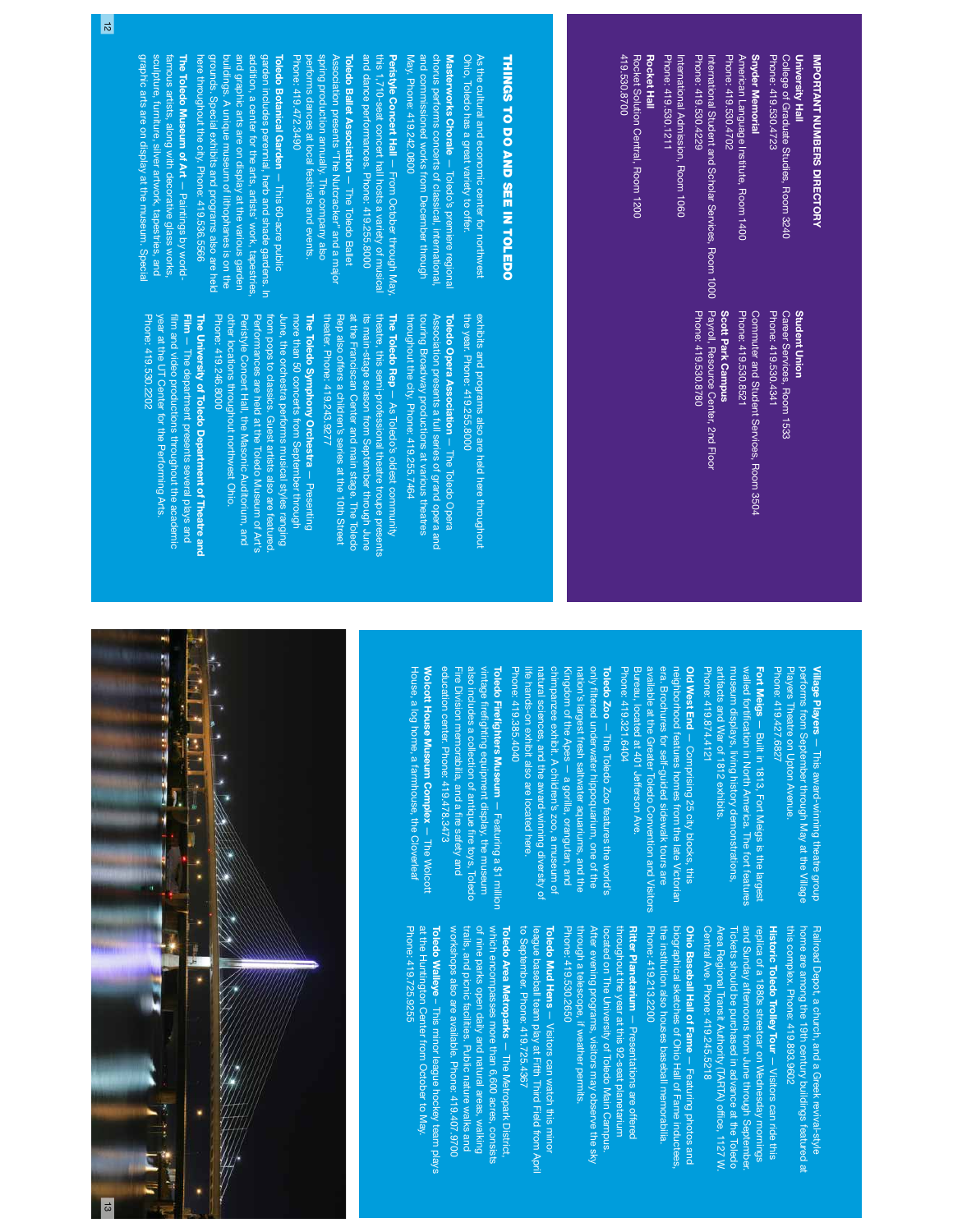

# SHOPPING IN TOLEDO SHOPPING IN TOLEDO

to 5 p.m. the major shopping center/mall are open from noon the major shopping center/mall are open from noon small stores are closed on Sundays, larger stores and small stores are closed on Sundays, larger stores and retail stores are 10 a.m. to 9 p.m. Although some retail stores are 10 a.m. to 9 p.m. Although some Toledo has many different shopping areas, with some<br>near the University. On weekdays, the usual hours for near the University. On weekdays, the usual hours for Toledo has many different shopping areas, with some

specialty shops. specialty shops. stores, clothing stores, bookstores, restaurants and stores, clothing stores, bookstores, restaurants and Malls usually have several department stores, drug booths, kiosks and pushcarts with goods for sale. stores. They resemble streets on which there are stores. They resemble streets on which there are building. Covered indoor hallways connect these building. Covered indoor hallways connect these Vialis usually have several department stores, drug pooths, kiosks and pushcarts with goods for sale. A shopping mall is a group of stores inside a large shopping mall is a group of stores inside a larger

large electrical appliances large electrical appliances. are clothing, furniture, kitchen supplies, small tools and are clothing, furniture, kitchen supplies, small tools and department store. Some of the most common items department store. Some of the most common items many kinds of goods for yourself and your home in a many kinds of goods for yourself and your home in a may have more than one floor. You can purchase may have more than one A department store is usually quite large, and it department store is usually quite large, and it oor. You can purchase

discount stores in Toledo. discount stores in Toledo. fewer services to the customer. There are several department store, but at reduced prices and offers department store, but at reduced prices and offers A discount store sells the same products as a A discount store sells the same products as a ewer services to the customer. There are several

24 hours a day 24 hours a day. canned or frozen. Some large supermarkets are open canned or frozen. Some large supermarkets are open majority of the items in U.S. supermarkets are boxed, majority of the items in U.S. supermarkets are boxed, stores have a fresh produce section; however, the stores have a fresh produce section; however, the and cleaning items for the home and bathroom. Most and cleaning items for the home and bathroom. Most A grocery store or supermarket sells food products grocery store or supermarket sells food products

hours a day and carry a limited number of snack hours a day and carry a limited number of snack section of town. They stay open late and often 24 section of town. They stay open late and often 24 A convenience store is usually located in a residential convenience storeis usually located in a residential

> store only to purchase a few items. at a supermarket, so most people use the convenience Prices in a convenient store can be higher than those store only to purchase a few items. at a supermarket, so most people use the convenience Prices in a convenient store can be higher than those foods, beverages, personal items and frozen foods. foods, beverages, personal items and frozen foods.

pharmacy. should be filled at the Student Medical Center Center, where a doctor can treat you. Prescriptions should seek medical attention at the Student Medica for non-serious illnesses. If you are seriously ill, you the-counter medication available at the drug store is cough medicine and cold relief medicine. The overand general over-the-counter drugs such as aspirin, A drug store and pharmacy sell prescription drugs pharmacy. should be Center, where a doctor can treat you. Prescriptions should seek medical attention at the Student Medical for non-serious illnesses. If you are seriously ill, you the-counter medication available at the drug store is cough medicine and cold relief medicine. The overand general over-the-counter drugs such as aspirin, drug store and pharmacy lled at the Student Medical Center sell prescription drugs

# Popular Shopping Areas in Toledo Popular Shopping Areas in Toledo

Promenade Shops<br>Monroe Street and Sylvania Avenue (Toledo) The Shops at Fallen Timbers The Shops at Fallen Timbers Monroe Street and Sylvania Avenue (Toledo) Promenade Shops

3100 Main St., Suite 1599 (Maumee) 3100 Main St., Suite 1599 (Maumee)

44 S. St. Clair St. (downtown Toledo) St. Clair Village 44 S. St. Clair St. (downtown Toledo) St. Clair Village

Town Center at Levis Commons<br>3201 Levis Commons Blvd. (Perrysburg) 3201 Levis Commons Blvd. (Perrysburg) Town Center at Levis Commons

5001 Monroe St. (Toledo) Franklin Park Mall 5001 Monroe St. (Toledo) Franklin Park Mall

Westgate Village Shopping Center<br>3301 W. Central Ave. (Toledo) 3301 W. Central Ave. (Toledo) Westgate Village Shopping Center

orientation packet for international food suggestions \*Refer to your International Food Guide in your orientation packet for international food suggestions. \*Refer to your International Food Guide in your

#### **WEATHER** WEATHER

fall, hot in the summer and cold in the winter. Weather in Toledo is generally mild in the spring and fall, hot in the summer and cold in the winter. Weather in Toledo is generally mild in the spring and

so you may need to bring a jacket with you in summer. hot outside, air-conditioned buildings can be very cold. of 84°F and low of 63°F. However, even when it is very month of the year typically is July, with an average high night. Highs are, on average, above 73°F. The hottest humid during the day, with pleasant temperatures at Summer: June through September is generally hot and so you may need to bring a jacket with you in summer. hot outside, air-conditioned buildings can be very cold, of 84°F and low of 63°F. However, even when it is very month of the year typically is July, with an average high night. Highs are, on average, above 73°F. The hottest humid during the day, with pleasant temperatures at Summer: June through September is generally hot and

Fall: October is variable and can either be very warm with temperatures dropping into 40°F. Expect to start wearing winter clothes in November, or very cold, while November begins to get cold. with temperatures dropping into 40°F. Expect to start wearing winter clothes in November, or very cold, while November begins to get cold. October is variable and can either be very warm

> Winter: December through March can be very cold, snow at a time during the winter months. high of 31°F. It is not unusual to get several inches of year is January 18, with an average low of 17°F and year is January 18, with an average low of 17°F and with temperatures below 41°F. The coldest day of the snow at a time during the winter months. high of 31°F. It is not unusual to get several inches of with temperatures below 41°F. The coldest day of the December through March can be very cold,

Spring: In late March, April and May, mornings and rain during this period. hours are 55°F - 60°F. Nights are cooler. Expect a lot of evenings are usually 45°F - 55°F, and the daylight rain during this period. hours are 55°F - 60°F. Nights are cooler. Expect a lot of evenings are usually 45°F - 55°F, and the daylight In late March, April and May, mornings and

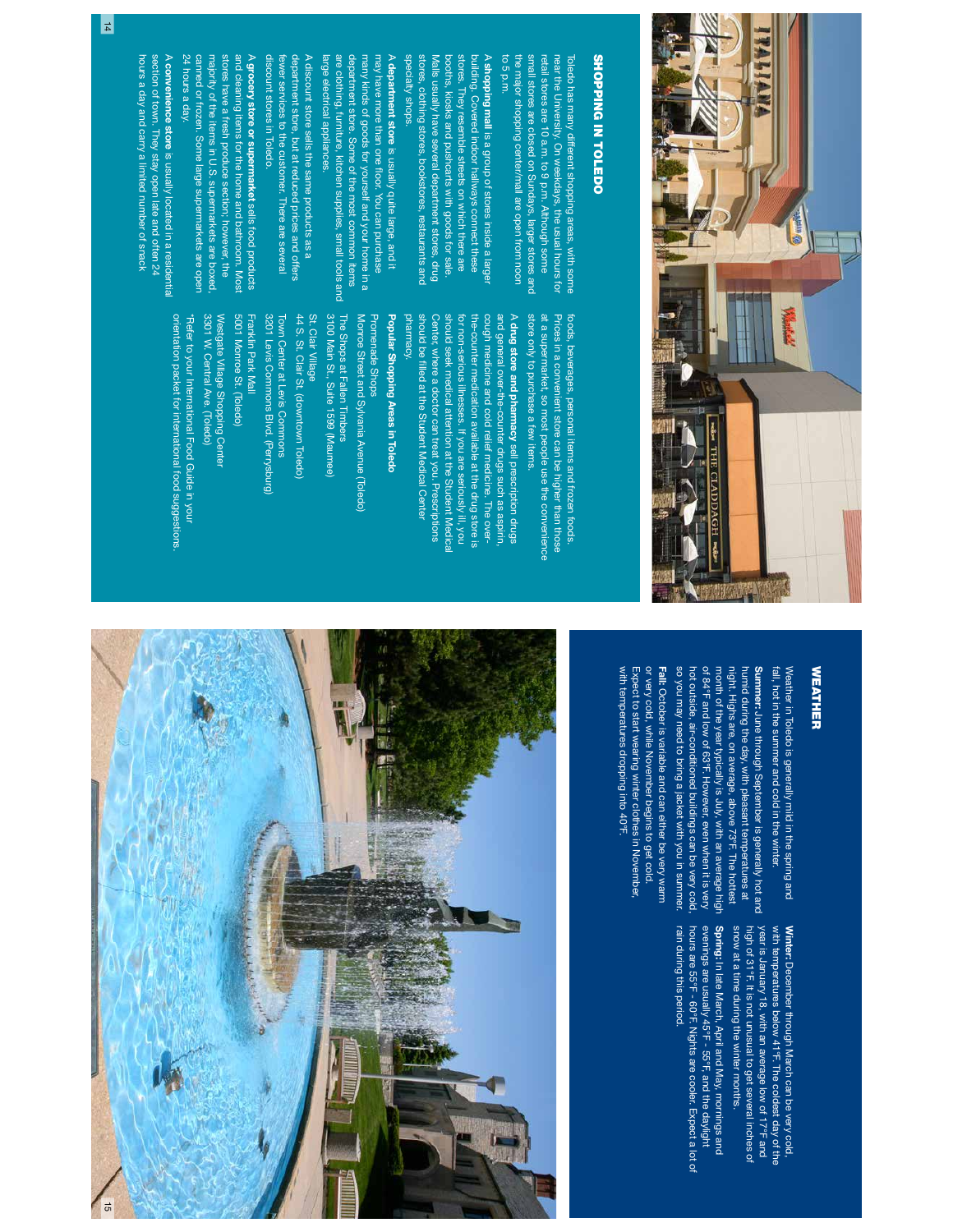

# **HOUSING IN TOLEDO** HOUSING IN TOLEDO

#### students, on-campus housing is optional. Housing the residence halls on Main Campus. For all other All incoming freshmen are encouraged to live in the residence halls on Main Campus. For all other Important Housing Information Important Housing Information dents, on-campus housing incoming freshmen are encouraged to live in is optional. Housing

Apartment living is the most common and convenient contact the Of also is available for graduate students. For more nformation regarding on-campus housing, please<br>contact the Office of Residence Life. information regarding on-campus housing, please liso is available for graduate students. For more ce of Residence Life.

apartment or room: to consider for international students. As a student, you need apartment or room: Apartment living is the most common and convenient itional students. As a student, you need ve things when deciding to rent an

- 1. The distance of the apartment from the University and the availability of transportation to campus. The distance of the apartment from the University
- 2. The rent and other costs, such as security deposits payable to the owner The rent and other costs, such as security deposits
- 3. The cost of utilities, such as heat, electric, gas and The cost of utilities, such as heat, electric, gas and
- water 4. The condition of the lease that the landlord wil The condition of the lease that the landlord will
- proper use of the apartment, repairs, etc. proper use of the apartment, repairs, etc. require. The lease includes the time of payment, require. The lease includes the time of payment,
- 5. The cost of furnishing the apartment in the manner you prefer to live. The cost of furnishing the apartment in the manner

 $\frac{1}{6}$ 

statement.

#### Location Location

choosing to reside off-campus. There are several The location of an apartment and its distance from the expensive. usually rented early in the semester and are more Health Science campuses. These apartments are apartment complexes located close to Main and choosing to reside off-campus. There are several University are major considerations for all students University are major considerations for all students The location of an apartment and its distance from the usually rented early in the semester and are more Health Science campuses. These apartments are apartment complexes located close to Main and

#### **Cost of Renting** Cost of Renting

**1092\$**<br>2550 good condrion. The amounts for apartment rent and deposits are good condition. to the landlord that you will leave the apartment in month's rent. The security deposit is a legal guarantee apartment. Security deposits are usually equal to one location size of the unit, amenities and quality of the \$750 per month. These rates can vary based on important. Currently, rental rates range from \$350 apartment. Security deposits are usually equal to or The amounts for apartment rent and deposits are the landlord that you will leave the apartment in rtant. Currently, rental rates range from \$350-<br>per month. These rates can vary based on ty of the

a copy of a bank statement or a financial sponsorship a copy of a bank statement or a throughout the I throughout the lease. In this case, you should provide evidence of suf In addition, a landlord can ask you to present n addition, a landlord can ask you to preser lease. In this case, you should provic ïcient money to pay for the apartment cient money to pay for the apartment nancial sponsorship

> sign for a student. Employees of the University are not allowed to coagrees to pay for the apartment if you do not pay. relative or friend who has a job in the U.S. This person to have a cosigner on the lease. A cosigner is a local to have a cosigner on the lease. A cosigner is a local Some landlords or building managers ask students Some landlords or building managers ask students sign for a student. Employees of the University are not allowed to corelative or friend who has a job in the U.S. This person

## Choosing a Roommate Choosing a Roommate

Take some time to make this decision. You and your potential roommate should consider: get along, it may not be worth the money you save. cheaper. However, if you and your roommate do not Having a roommate makes apartment living much ake some time to make this decision. You and your get along, it may not be worth the money you save. Having a roommate makes apartment living much

- What type of residence would you prefer to live in? What type of residence would you prefer to live in?
- Do you want to have parties' Do you want to have parties?
- How many people would you like live with? How many people would you like live with?
- Do you want to have overnight guests often? Do you want to have overnight guests often?
- Would you prefer to live alone? Would you prefer to live alone?
- • Do you care if your roommate is messy or neat?
- Do you want your own bedroom? How will chores be divided?
- • What are your study habits like? ores be divided?
- How will expenses be divided (gas, water, electricity)? nses be divided (gas, water, electricity)?

•

•

- Will you study in the apartment? you study in the apartment?
- How will you deal with concerns and disagreements? How will you deal with concerns and disagreements?
- Lo you need it to be extremely quet? Do you need it to be extremely quiet?
- 
- Do you need a lot of privacy? Do you need a lot of privacy? •
- Are you willing to share (clothing, food, lend money)? Are you willing to share (clothing, food, lend money)? How much study time do you need? How much study time do you need?

•

- Do you prefer to study in the morning, afternoon, Do you prefer to study in the morning, afternoon,
- Do you mind if your roommate drinks alcohol? evening or late at night? Do you mind if your roommate drinks alcohol? evening or late at night?
- Do you want to live with a smoker? Do you want to live with a smoker?

\*Remember that your roommate does NOT have to be your Remember that your roommate does NOT have to be your<br>best friend. Consideration, communication and compromis<br>are key elements to any successful living arrangement. are key elements to any successful living arrangement. best friend. Consideration, communication and compromise

# Conditions of the Lease Conditions of the Lease

The lease is a legal contract between you and your before you add your signature. changes to the lease, discuss them with the landlord thoroughly before you sign it. If you would like to make for the term of the lease. Be sure to read the lease concerned. It prevents changes in rental agreements lease provides the most protection for both parties landlord. It may be written or spoken. The written or the term of the lease. Be sure to read the lease he lease is a legal contract between you and your oncerned. It prevents changes in rental agreements ease provides the most protection for both parties andlord. It may be written or spoken. The written ghly before you sign it. If you would like to make

# Follow these lease guidelines Follow these lease guidelines

- l. Read everything carefully. If you are unsure of what something means, ask the leasing manager something means, ask the leasing manager. Read everything carefully. If you are unsure of what
- 2. Be sure the forms are completed before signing. Be sure the forms are completed before signing.
- 3. If you have made special lease agreements with If you have made special lease agreements with
- special arrangements must be signed by the special arrangements must be signed by the the landlord, be sure they have been added. I hese the landlord, be sure they have been added. These

- landlord and the tenants. landlord and the tenants.
- Find out how the lease can be renewed.
- landlord. Keep a copy of the lease signed by you and the
- 6. If the lease is not clear, see Commuter Student Services. If the lease is not clear, see Commuter Student

# Your lease should include Your lease should include

- Beginning and ending dates of the contract
- Amount of the rent Amount of the rent
- Security deposit cost and what it covers
- Furniture and applications included with the Furniture and applications included with the
- apartment/house
- Procedures for subletting
- Party responsible for yard, shoveling snow, etc. • Who pays utilities Who pays utilities

# **Common Lease Requirements** Common Lease Requirements

1.

- you, by law, to pay the rest of the rent due. amount. This means that if you leave the apartmen amount. This means that if you leave the apartment Amount of Rent —When you sign a lease, you before your lease expires, the landlord may require promise to pay the entire amount, not just part of ore your lease expires, the landlord may require
- occupancy and terminates the tenancy. occupancy and terminates the tenancy. the tenant within 30 days after the tenant gives up the tenant within 30 days after the tenant gives up or the fwithout making required payments or damages the<br>unit. This is usually the first month's rent payment without making required payments or damages the deposit protects the landlord if the tenant vacates is money paid by the tenant to the lar Amount of Security Deposit — A security deposit landlord is required to return the security deposit to landlord is required to return the security deposit to unit. This is usually the is money paid by the tenant to the landlord. The deposit protects the landlord if the tenant vacates rst and last month's rent payment. The rst month's rent payment
- ب extra charge you must pay. month. If rent is not paid on time, there is usually ar extra charge you must pay. Rent Due Date — This is usually the month. If rent is not paid on time, there is usually an rst of the
- a nigher monthly rent rate. a higher monthly rent rate. apartments to accommodate the school year but at apartments to accommodate the school year but at You may be able to sign a shorter lease at some You may be able to sign a shorter lease at some Length of Lease — Most leases are for one year.
- 5. Maintenance Requirements You are expected deposit to have the wall repainted. deposit to have the wall repainted. and a landlord may deduct from your security and a landlord may deduct from your security on the kitchen walls is not considered normal wear on the kitchen walls is not considered normal wear, wear is expected. However, grease, for example, you are expected to pay to have it repaired. Norma you are expected to pay to have it repaired. Normal garbage. If you break anything in the apartment, garbage. If you break anything in the apartment, to keep things in the apartment clean and free of Maintenance Requirements — You are expected keep things in the apartment clean and free of
- 6. Number of Occupants Number of Occupants
- Family Zoning \*\*Important Note Regarding Roommates: Single oortant Note Regarding Roommates: Single

unrelated people can live together unless deemed According to the city of Toledo, no more than three unrelated people can live together unless deemed According to the city of Toledo, no more than thre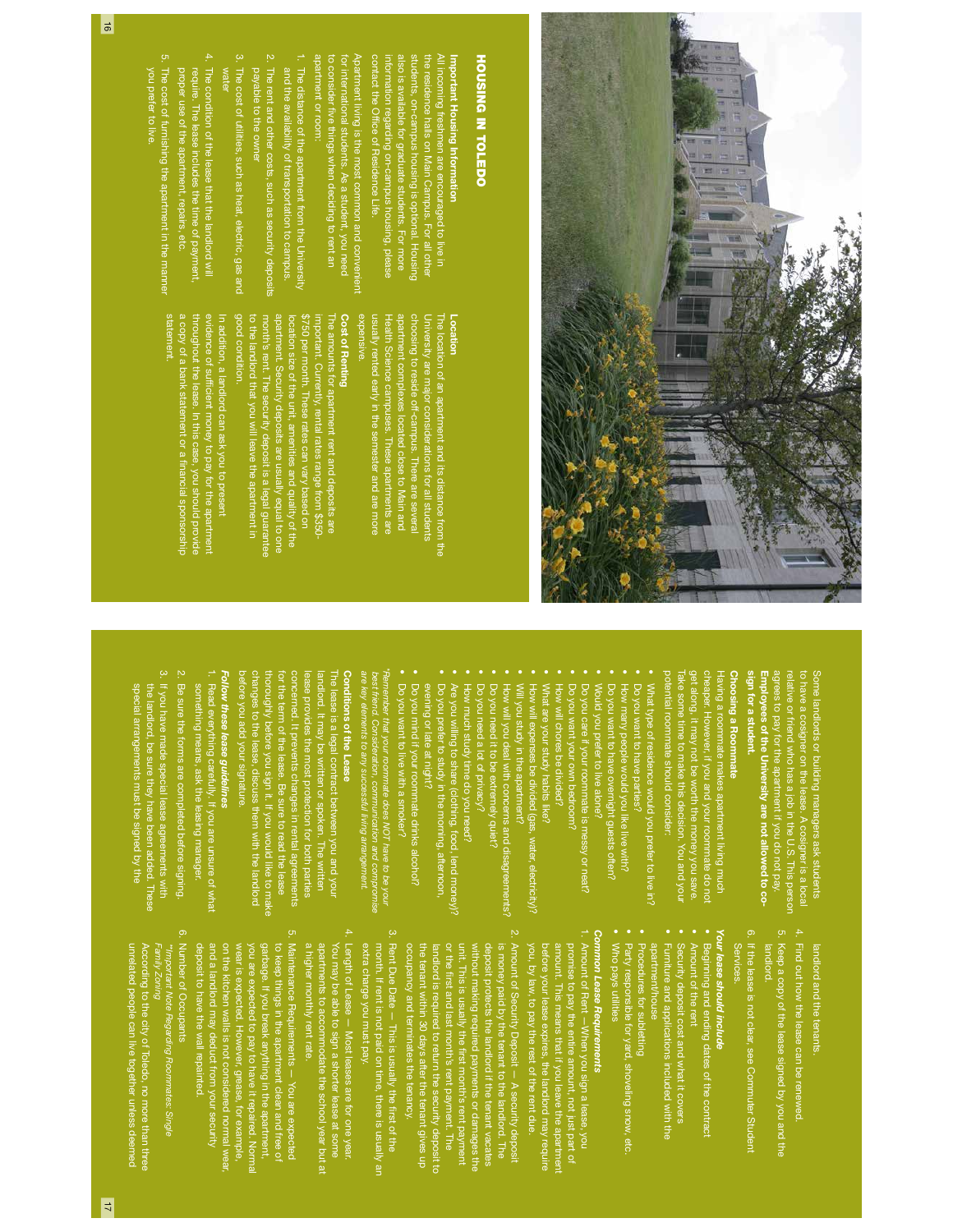|                                                                  |                                                                                                                | a household items giveaway that provides international                |
|------------------------------------------------------------------|----------------------------------------------------------------------------------------------------------------|-----------------------------------------------------------------------|
|                                                                  | student at The University of Toledo. The representative                                                        | A program at The University of Toledo called GO UT is                 |
|                                                                  | have a SSN number because you are an international                                                             | GO UT!                                                                |
|                                                                  | service line and tell the representative that you do not<br>No Social Security Number (SSN): Call the customer | Toledo that sell new and used furnishings.                            |
|                                                                  |                                                                                                                | There are a number of low-cost furniture stores in                    |
|                                                                  | your lease agreement available for reference                                                                   | Furniture Stores                                                      |
|                                                                  | Call the customer service line at 1.800.331.7396. Have                                                         | the classified sections of local newspapers.                          |
|                                                                  | Ohio Gas                                                                                                       | les are held at people's homes and are advertised in                  |
|                                                                  | Have your lease agreement available for reference                                                              | can be bought from garage sales. Garage sales or yard                 |
|                                                                  | and your move-in date.                                                                                         | students who are leaving Toledo. Used furniture also                  |
|                                                                  | give the representative your name, your new address                                                            | Student often purchase used furniture from current                    |
|                                                                  | .800.344.4077 to set up an account. You will need to                                                           | <b>Used Furniture</b>                                                 |
|                                                                  | Call the DirectLink customer service line at                                                                   | apartments:                                                           |
|                                                                  | Columbia Gas                                                                                                   | The following are ways students can furnish their                     |
|                                                                  |                                                                                                                | <b>Furnishings</b>                                                    |
|                                                                  | for reference.                                                                                                 | The University of Toledo.                                             |
|                                                                  | .800.447.3333. Have your lease agreement available                                                             | offcampusliving.html for housing communities around                   |
|                                                                  | For account set up, call the customer service line at                                                          | Visit utoledo.edu/studentaffairs/osi/commuter/                        |
| off-campus have several options for internet service             | Toledo Edison                                                                                                  | Popular Housing Communities                                           |
| though the<br>University's network. Students living              |                                                                                                                |                                                                       |
| <b>Students li</b><br>ving on-campus have access to the internet | proper service.                                                                                                | request is reasonable and proper.                                     |
|                                                                  |                                                                                                                | 10. Permit the landlord to enter the dwelling unit if the             |
| Internet                                                         | contacting any of the below companies to ensure                                                                | household members and guests to do the same.                          |
| Dish Network 419.242.4733                                        | Make sure to check with your leasing agent before                                                              | in connection with the premises and require                           |
| DirecTV 800.835.4960                                             | utility company.                                                                                               | 9.<br>Comply with state or municipal drug laws                        |
| -ocal Satellite Providers:                                       | number, you should follow the procedures under each                                                            | family members to do the same.                                        |
| Cable Expr<br>ess 419.536.9944                                   | security number. If you do not have a social security                                                          | not disturb any neighbors and require guests and                      |
| Buckeye Cable System 419.724.9800                                | can be set up by phone, but usually require a socia                                                            | $\infty$<br>Conduct himself/herself in a manner that does             |
|                                                                  | living in the unit for billing purposes. Most utilities                                                        | good working order.                                                   |
| contact one of the providers below:                              | The utilities are usually in the name of the person(s)                                                         | N,<br>Maintain appliances supplied by the landlord in                 |
| If you would like cable or satellite television service,         | however, this may increase the monthly rent.                                                                   | premises and keep guests from doing the same.                         |
| Cable/Satellite Television                                       | A few landlords may include heat in the cost of rent;                                                          | ō.<br>Refrain from activity that causes damage to the                 |
| stores and<br>convenience stores.                                | a monthly basis to the companies that supply them.                                                             | $\mathfrak{S}$<br>Comply with local housing, health and safety codes. |
| Calling cards are available at most major grocery                | water. You will normally pay for the other services on                                                         | $\overline{4}$<br>Use electrical and plumbing fixtures properly.      |
| outside the U.S.                                                 | and electricity. Most apartments in Toledo include                                                             | condition permits.                                                    |
| home. Most cellular phones cannot connect with calls             | in the rent. Utilities are heat (electric or gas), water,                                                      | $\omega$<br>Keep the plumbing fixtures as clean as their              |
| cards as a<br>way to communicate with family back                | lost apartment complexes do not include all utilities                                                          | $\mathbb{N}$<br>Dispose of rubbish in the proper manner.              |
| Many international students use international calling            | Utilities                                                                                                      | and sanitary.                                                         |
| <b>Calling Cards</b>                                             | information about insurance options.                                                                           | Keep the premises that the tenant occupies safe                       |
| Apartment complex.                                               | policies. Commuter and Student Services can provide                                                            | A tenant has the duty to:                                             |
| also provid<br>es phone services to the University Hills         | different insurance companies, so you should compare                                                           | apartment.                                                            |
| providers at discounted rates. Rocket Wireless                   | furniture) from damage or theft. The rates vary at                                                             | the following obligations when renting or leasing an                  |
| services to students from major telephone services               | calculators, personal computers, clothes, books, and                                                           | Under the laws in the state of Ohio, tenants have                     |
| Wireless (4<br>119.530.4808) provides cellular phone             | protects your personal belongings (stereos, cameras,                                                           |                                                                       |
|                                                                  |                                                                                                                | multiple families.                                                    |
| Most students have a cellular phone; UT Rocke                    | you purchase renter's insurance. Renter's insurance                                                            | the zoning law because they are zoned for                             |
| Telephone                                                        | Student and Scholar Services recommends that                                                                   | complexes and duplexes are not included in                            |
| agreement<br>, so have it available.                             | Although it is not required, the Office of International                                                       | students as a functional family. Apartment                            |
| also may need to provide information from your lease             | Renter's Insurance                                                                                             | the law does NOT recognize a group of unrelated                       |
| identification card or driver's license and passport. You        | <u>Household_Items/hig.html.</u>                                                                               | persons related by birth or marriage. Currently,                      |
| two forms<br>of identification - usually a state-issued          | go to utoledo.edu/cisp/international/IEP/GO_UT/                                                                | family is defined as consisting of one or more                        |
| will ask yor<br>u to enter into an agreement and provide         | student with furniture and household items. For details,                                                       | as a traditional or functional family. A traditional                  |
|                                                                  |                                                                                                                |                                                                       |

Some apartment complexes offer internet through There is a monthly charge for cable service, and rates DSL or a wireless connection. Students living where<br>internet is not an amenity can usually get access imes of the year. times of the year. service, so you should look for specials during certain internet needs are. There also is a fee for a new for different companies vary to what your speci hrough their telephone company at an added cost.<br>There is a monthly charge for cable service, and rates through their telephone company at an added cost. internet is not an amenity can usually get access DSL or a wireless connection. Students living where Some apartment complexes offer internet through

• Buckeye CableSystem<br>• AT&T • Buckeye CableSystem Below are some of the internet providers in the area: Below are some of the internet providers in the area:

• Verizon

### Transportation Transportation

b cations on the Main and Health Science campuses.<br>
On Main Campus, the shuttle runs on a loop every<br>
buildings, including Rocket Hall, Nitschke Auditorum<br>
and indings, including Rocket Hall, Nitschke Auditorum<br>
and aller 12-15 minutes, with stops at most major academic The University provides a shuttle bus to and from Health Science Campus routes run every hour. For Kenwood Gardens and the Toledo Museum of Art. The campus routes that go to the Health Science Campus, are available during the weekends. There also are offavailable Monday through Friday. No shuttle services and most residence halls. Shuttle services are buildings, including Rocket Hall, Nitschke Auditorium On Main Campus, the shuttle runs on a loop every locations on the Main and Health Science campuses.

service is limited to main city streets during working<br>hours; buses are infrequent on weekends and holidays<br>The TARTA bus costs \$1.25 per ride. The TARTA bus costs \$1.25 per ride. Another mode of transportation is the Toledo Area hours; buses are infrequent on weekends and holidays. service is limited to main city streets during working Another mode of transportation is the Toledo Area<br>Regional Transit Authority (TARTA) bus system. TARTA Regional Transit Authority (TARTA) bus system. TARTA

more information, contact the Transportation Center.

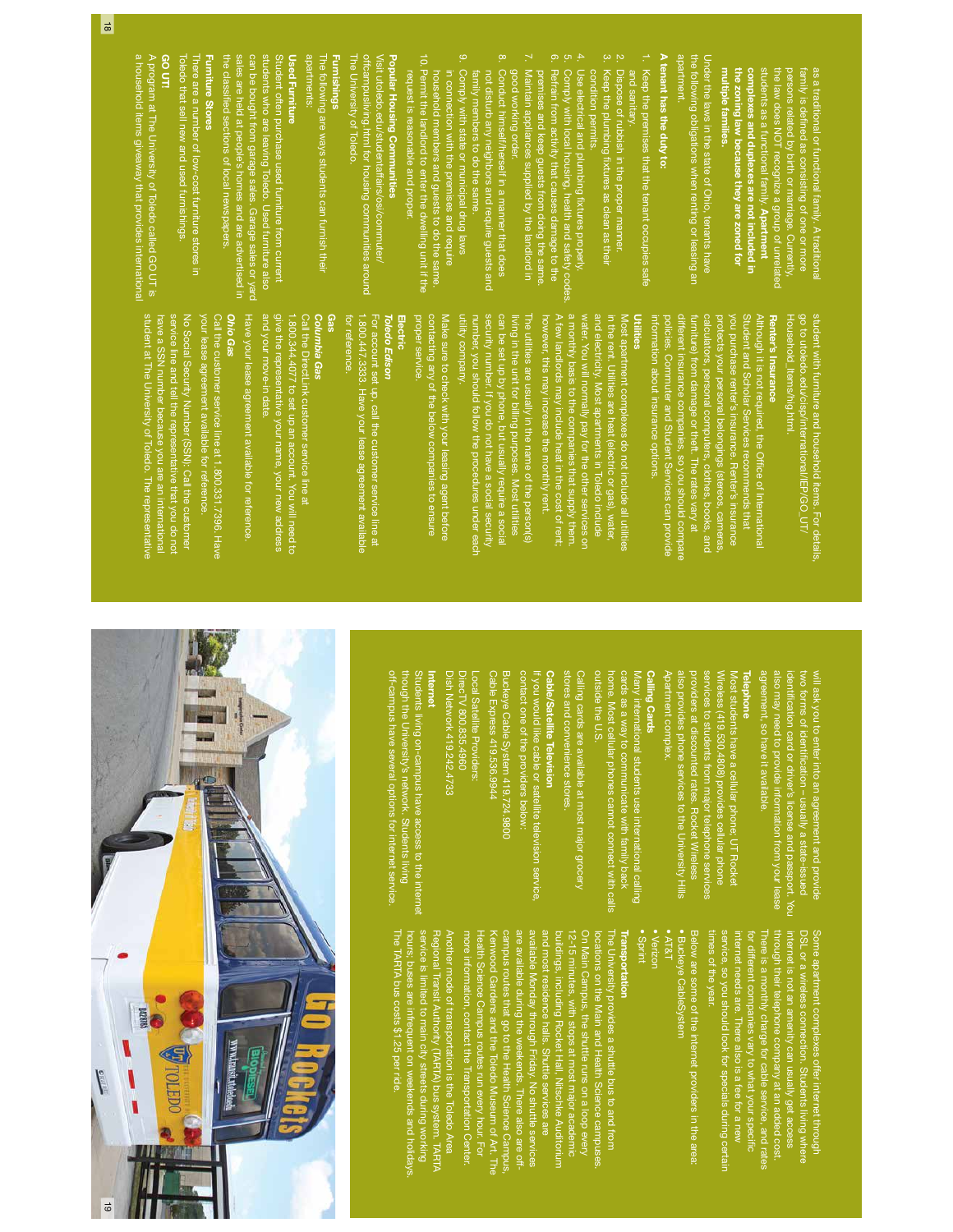# PAYING YOUR TAXES PAYING YOUR TAXES

not work in the U.S., the U.S. or J visas are not exempt from U.S. and you are present in the J1, or J2 classification in the irs.gov for more information. irs.gov for more information. file the 1040NR form. Visit www government requires that you government requires that you not work in the U.S., the U.S. this requirement. Even if you dc this requirement. Even if you do or J visas are not exempt from researchers, professors) on F researchers, professors) on F (students, teaching assistants (students, teaching assistants, following year) of money earned<br>in the U.S. Non-resident aliens in the U.S. Non-resident aliens following year) of money earned reports (by April 15 of the reports (by April 15 of the **ALL** individuals to make yearly The U.S. government requires have a Social Security number have a Social Security number. have not worked and do not have not worked and do not to fU.S., you are legally required U.S., you are legally required U.S. and you are present in the J1, or J2 classi When you are on an F1, F2, When you are on an F1, F2, The U.S. government requires le the 1040NR form. Visit www. individuals to make yearly le a tax return even if you cation in the

# SCHOOL INFORMATION FOR CHILDREN<br>OF INTERNATIONAL STUDENTS OF INTERNATIONAL STUDENTS SCHOOL INFORMATION FOR CHILDREN

determine where your dependents can attend school and secondary institutions. Location of attendance wil determine where your dependents can attend school. and secondary institutions. Location of attendance will school types. Toledo offers public and private primary school types. Toledo offers public and private primary Toledo and place them in a local school should consider Toledo and place them in a local school should consider International students wishing to bring children to International students wishing to bring children to

at 419.671.8229 or the private institution directly for If your child needs English Language Training (ESL), assistance. at 419.671.8229 or the private institution directly for contact the Toledo Public Schools Pupil Placement Of If your child needs English Language Training (ESL), fce

If international students plan to bring school-aged children to Toledo, the following are needed for each child: to Toledo, the following are needed for each child: If international students plan to bring school-aged children

- Proof of birth Proof of birth
- Academic records from schools in the home country Academic records from schools in the home country • Immunization information - dependents should receive Immunization information — dependents should receive
- school directly for further instruction. as required by the individual school district. Contact the or be in the process of receiving the proper immunization school directly for further instruction. as required by the individual school district. Contact the or be in the process of receiving the proper immunization

An English translation should accompany all documents. An English translation should accompany all documents

#### **LICENSES** LICENSES

Obtaining an Ohio driver's license or an Ohio Obtaining an Ohio driver's license or an Ohio

identi fcation card The identiThe identification card or driver's license is issued for cation card or driver's license is issued for

**DS-2019** DS-2019. the duration of stay, according to your issued I-20 or the duration of stay, according to your issued I-20 or

#### Driver's License **Orver's License**

U.S. in Ohio for up to one year from the date you arrive in the in Ohio for up to one year from the date you arrive in the driver's license from another state, you may drive a car driver's license from another state, you may drive a car If you have a valid international driver's license or valid t you have a valid international driver's license or valid

your unexpired out-of-state or international driver's vision screening. The road test is waived by showing also will be asked to take a road sign test and complete your understanding of Ohio and U.S. driving laws. You You will be asked to take a written exam as evidence of your unexpired out-of-state or international driver's rision screening. The road test is waived by showing also will be asked to take a road sign test and complete your understanding of Ohio and U.S. driving laws. You You will be asked to take a written exam as evidence of

### Ohio Identi Ohio Identification Card cation Card

license. The cost for an Ohio driver's license is \$23.

icense. The cost for an Ohio driver's license is \$23

and is acceptable everywhere as identiidenti fIf you do not plan to drive, you should get an Ohio If you do not plan to drive, you should get an Ohio and is acceptable everywhere as identification. An Ohio cation (ID) card. It is similar to a driver's license cation. An Ohio

> state identistate identification card costs \$8.50. cation card costs \$8.50.

I.D. card, foreign citizens must present In order to be issued an Ohio driver's license or state I.D. card, foreign citizens must present: In order to be issued an Ohio driver's license or state

Valid passport

•

Valid I-94 Valid U.S. visa id U.S. visa

•

the duration of time that exceeds one year the duration of time that exceeds one year. Your I-20 or your DS-2019 must have been issued for Your I-20 or your DS-2019 must have been issued for



# **NONEY AND BANKING** MONEY AND BANKING

in size and shape, and their divisions are: coins are equal to or less than one dollar. All coins vary in size and shape, and their divisions are: coins are equal to or less than one dollar. All coins vary The dollar is the basic monetary unit in the U.S. All The dollar is the basic monetary unit in the U.S. All

Quarter 25 cents or 25/100 Dime Nickel Penny Quarter 25 cents or 25/100 Dime 10 cents or 10/100 Nickel 5 cents or 5/100 10 cents or 10/100 5 cents or 5/100 1 cent or 1/100 1 cent or 1/100

Several other coins are equivalent to one U.S. dollar, though they are not in common usage. though they are not in common usage. Several other coins are equivalent to one U.S. dollar,

\$1, \$5, \$10, \$20, and \$100. U.S. paper money is in the following denominations: \$1, \$2, \$10, \$20, \$20, \$100. U.S. paper money is in the following denominations:

### Banking

and credit or debit cards. savings accounts, 24-hour automatic bank machines programs for students. These include checking and the same services and have special discounts or in Toledo is set up a bank account. Most banks offer One of the first things you should do when you arrive and credit or debit cards. savings accounts, 24-hour automatic bank machines, programs for students. These include checking and the same services and have special discounts or in Toledo is set up a bank account. Most banks offer One of the rst things you should do when you arrive

## Opening an Account Opening an Account

including: To open a U.S. bank account, you need several items, To open a U.S. bank account, you need several items,

- Verifcation of address
- Copy of apartment lease Copy of apartment lease
- 1-20 (DS-2019) I-20 (DS-2019)

| $\omega$ and<br>992E.     hEh9695h59:   96992h2T: | TRUST CREDIT UNION<br>Fourteen and 98 cents – | ем то тне <b>мисіс медахторе</b><br>оюве от <b>мисіс медахторе</b> | Larchmont, WA 54211<br>14 Beacon Lane | <b>NOSHWYS AGOO</b> |  |
|---------------------------------------------------|-----------------------------------------------|--------------------------------------------------------------------|---------------------------------------|---------------------|--|
| Cody Sampson                                      | - BOILDRES                                    | 814.98                                                             | DATE 5ept.2, 2003                     | 20TO                |  |

is common to use a check to pay for monthly bills. deducts funds from your personal checking account. It account debit card. This card looks like credit card but sums of cash with you. Most banks offer a checking write personal checks without having to carry large in a different way. A checking account allows you to is common to use a check to pay for monthly bills. deducts funds from your personal checking account. It account debit card. This card looks like credit card but sums of cash with you. Most banks offer a checking write personal checks without having to carry large in a different way. A checking account allows you to Each type of service allows you to use your money Each type of service allows you to use your money

permission. to withdraw money from your account without your your number, an individual could use the information except representatives of your bank. If you give out Never give your checking account number to anyone. permission. to withdraw money from your account without your your number, an individual could use the information except representatives of your bank. If you give out Never give your checking account number to anyone,

## Savings Account Savings Account

A savings account is for extra money. You should put money you will not need for daily or monthly living special purchases, such as a car. special purchases, such as a car. often used to save extra money for emergencies or for often used to save extra money for emergencies or for expenses into this account. A savings account is expenses into this account. A savings account is A savings account is for extra money. You should put money you will not need for daily or monthly living

# **Automatic Teller Machines** Automatic Teller Machines

money from your account without your permission. anyone your PIN because they could withdrawal all the and a personal identification number (PIN). Never tell facilitate deposits into your account(s). ATMs are checking or saving accounts. Some machines also which are machines that dispense cash from your Most banks have automated teller machines (ATMs) anyone your PIN because they could withdrawal all the and a personal identi banks are closed. You will be given a plastic card available all over the country, which is useful when available all over the country, which is useful when facilitate deposits into your account(s). ATMs are checking or saving accounts. Some machines also which are machines that dispense cash from your money from your account without your permission. banks are closed. You will be given a plastic card Most banks have automated teller machines (ATMs), cation number (PIN). Never tell

campuses: ATMs are located throughout Main and Scott Park campuses: ATMs are located throughout Main and Scott Park

Scott Park — near the Classroom Center Scott Park — near the Classroom Center

next to Huntington Bank Student Union - First floor across from Starbucks and Student Union — First next to Huntington Bank oor across from Starbucks and

Rocket Hall - Secor Road entrance lobby Rocket Hall — Secor Road entrance lobby

# **Credit Cards** Credit Cards

credit card, consider different companies and compare Many Americans also use credit cards to make rules and fees to find the right card. credit card, consider different companies and compare membership fee, which varies. If you choose to get a percent annually. Sometimes, there also is an annual balance. Finance rates vary and can range from 9-15 avoid feach month. If you pay the full amount, you will each month. If you pay the full amount, you will You must pay a minimum amount or the full amount statements noting purchases during the last month. statements noting purchases during the last month. purchases. Credit card companies send monthly rules and fees to membership fee, which varies. If you choose to get a percent annually. Sometimes, there also is an annual balance. Finance rates vary and can range from 9-15 You must pay a minimum amount or the full amount purchases. Credit card companies send monthly Many Americans also use credit cards to make nance charges or fees for not paying the total nd the right card.

Below are parks close to the Cliversity: Below are banks close to the University:

| Citizen Bank    | <b>Huntington Bank</b> |
|-----------------|------------------------|
| 4260 Monroe St. | UT Student Union       |
| 419.473.2681    | 419.531.2087           |
| Fith Third Bank | Key Bank               |
| 3355 Secor Road | 3030 Secor Road        |
| 419.531.0627    | 419.578.4760           |

419.473.2

1440 Secor Road 1440 Secor Road National City Bank National City Bank 3030 Secor Road ă

419.531.0 3355 Secc

419.535.7203

419.535.7203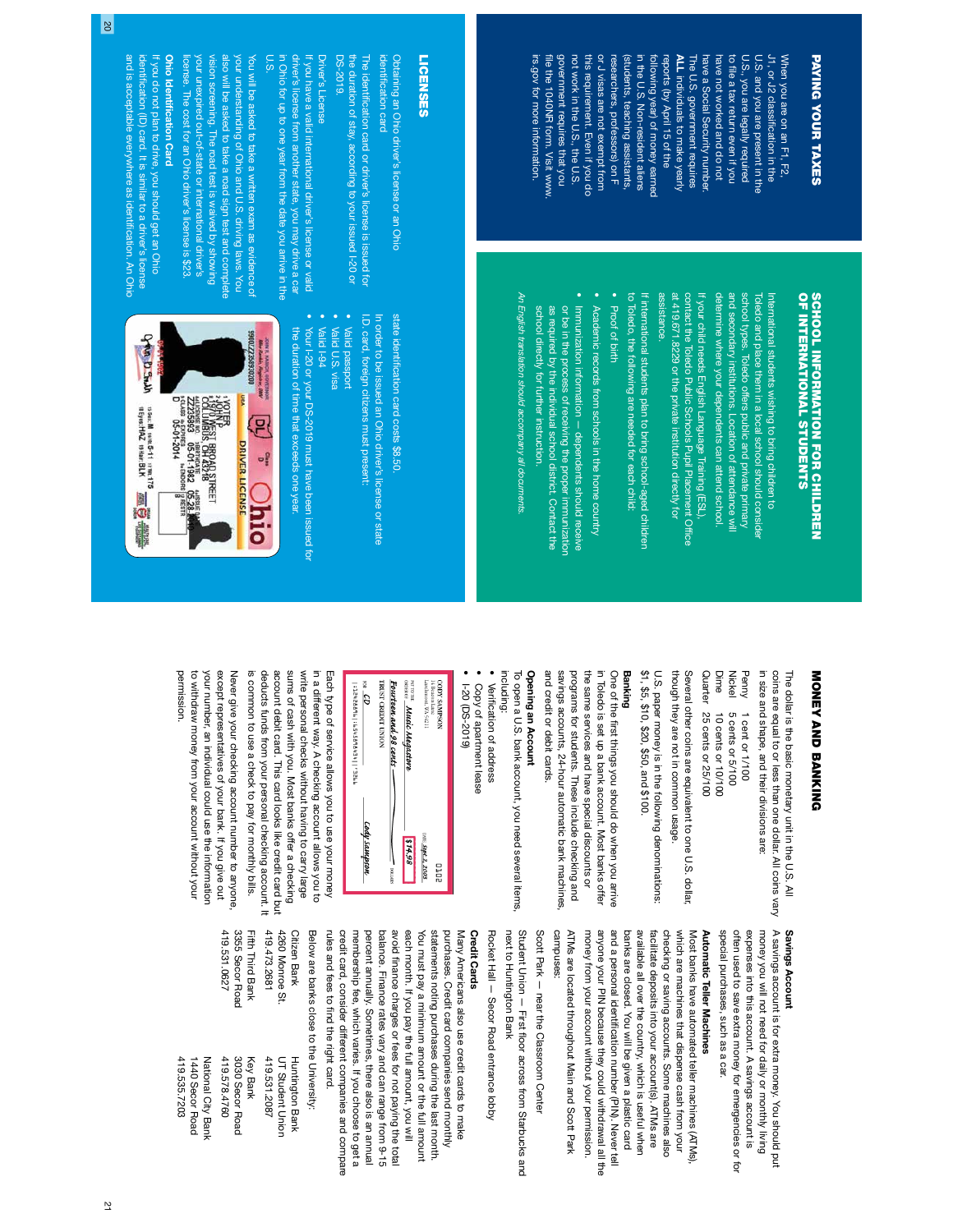#### Tipping

smaller tips could be left for poor service. to be adequate amounts to tip for average service. much to tip is up to you. The following are considered most of their salaries. It also is important to remember In the U.S., many service workers depend on tips for smaller tips could be left for poor service. Larger tips should reward exceptional service, while to be adequate amounts to tip for average service. that tipping is not mandatory. The final amount of how that tipping is not mandatory. The Larger tips should reward exceptional service, while much to tip is up to you. The following are considered most of their salaries. It also is important to remember In the U.S., many service workers depend on tips for nal amount of how

#### Person Amount Person Amount

Hotel/Airport attendant \$5-20 Hotel/Airport attendant Parking lot attendant \$1-10 Parking lot attendant \$1-10 Barber or hairstylist 15 percent of the bill Barber or hairstylist 15 percent of the bill Waiter/Waitress 15-20 percent of the bill Waiter/Waitress Bartender 10-15 percent of the bill Taxi driver 15 percent of the fare Taxi driver 15 percent of the fare Bartender 10-15 percent of the bill 15-20 percent of the bill

# **POSTAL INFORMATION** POSTAL INFORMATION

mailbox or designated area at your apartment/residence details. hall. Check with your landlord or neighbor tor mailing hall. Check with your landlord or neighbor for mailing mailbox or designated area at your apartment/residence If you want mail picked up from your home, put it in the If you want mail picked up from your home, put it in the (Monday through Saturday) except on federal holidays. (Monday through Saturday) except on federal holidays. Postal delivery and pick-up occurs six days a week Postal delivery and pick-up occurs six days a week

All rates are subject to change. All rates are subject to change. should be put in the upper right corner of the envelope. should be put in the upper right corner of the envelope. Postage is required to send mail in the U.S. Stamps Postage is required to send mail in the U.S. Stamps

USPS - U.S. Postal Service USPS – U.S. Postal Service

# Stamp - 49 cents per 1 ounce Stamp – 49 cents per 1 ounce

1.800.ASK.USPS or visit usps.com. 1.800.ASK.USPS or visit usps.com. The USPS also offers a number of other services; call The USPS also offers a number of other services; call

#### FedEx, UPS, DHL FedEx, UPS, DHL

list of prices and services. at competitive rates. Contact each company for a full that offer a variety of shipping services here and abroad FedEx, UPS and DHL are three major shipping couriers list of prices and services. at competitive rates. Contact each company for a full that offer a variety of shipping services here and abroad FedEx, UPS and DHL are three major shipping couriers

### Wire Transfers Domestic and International Money Orders, Wire Transfers Domestic and International Money Orders,

Western Union, Money Gram and banks have individual Banks, post offices, MoneyGram and Western Union transfers. For further details, contact local branches limits and fees for international and domestic wire and most banks offer money order services for a fee safe way to send money through the mail. The USPS wire transfer services. Money orders are an easy and are well-known agencies that offer money order or transfers. For further details, contact local branches. limits and fees for international and domestic wire Western Union, Money Gram and banks have individual and most banks offer money order services for a fee. safe way to send money through the mail. The USPS wire transfer services. Money orders are an easy and are well-known agencies that offer money order or Banks, post of ces, MoneyGram and Western Union



# **U.S. FEDERAL HOLIDAYS** U.S. FEDERAL HOLIDAYS

holidays. schools, and most business are closed on federal recognizes. Banks, government of There are many holidays that the U.S. government There are many holidays that the U.S. government schools, and most business are closed on federal ces, postal offces,

advance to be certain. retail stores are closed on New Year's Day. Some in New York City's Times Square. New Year's Day advance to be certain. food stores and restaurants are open, though call in retail stores are closed on New Year's Day. Some banks, schools, federal and state offices and most banks, schools, federal and state of watching numerous sporting events on television. All watching numerous sporting events on television. All is generally spent relaxing at home with family and is generally spent relaxing at home with family and in New York City's Times Square. New Year's Day in the new year. The largest celebration takes place in the new year. The largest celebration takes place people drink champagne around midnight to ring attend parties to visit friends and family. Traditionally, place the night before (New Year's Eve), when people is a celebration of the new year. Most activities take New Year's Day - Observed Jan. 1, New Year's Day New Year's Day ood stores and restaurants are open, though call in people drink champagne around midnight to ring attend parties to visit friends and family. Traditionally s a celebration of the new year. Most activities take lace the night before (New Year's Eve), when people — Observed Jan. 1, New Year's Day ces and most

Dr. King was assassinated in Memphis, Tenn. a Baptist minister who devoted his life to civil rights America's greatest civil rights leader. Dr. King was in 1986 and commemorates the life and birthday of Dr. King was assassinated in Memphis, Tenn. D.C. during the summer of 1963. Four years later, D.C. during the summer of 1963. Four years later, Dream" speech at the Lincoln Memorial in Washington Dream" speech at the Lincoln Memorial in Washington, through non-violence. He made his famous "I Have a through non-violence. He made his famous "I Have a a Baptist minister who devoted his life to civil rights America's greatest civil rights leader. Dr. King was in 1986 and commemorates the life and birthday of Monday in January, this became a national holiday Martin Luther King Jr. Day Vlonday in January, this became a national holiday rrtin Luther King Jr. Day  $-$  Observed the third — Observed the third

and attending festivals with family and friends. and attending festivals with family and friends. This is a holiday that is usually spent watching parades include those who died in any war or military action. the U.S. Civil War. After World War I, it expanded to It began fwho have died during military service to their country who have died during military service to their country. this holiday commemorates U.S. men and women this holiday commemorates U.S. men and women Memorial Day - Observed the last Monday in May Memorial Day This is a holiday that is usually spent watching parades nclude those who died in any war or military action. the U.S. Civil War. After World War I, it expanded to rst to honor Union soldiers who died during — Observed the last Monday in May,

evening frule. Today, this is a day of family picnics, parades and rule. Today, this is a day of family picnics, parades and British colonies of North America were free from British the U.S. Continental Congress declared that the 13 Great Britain. On July 4th, 1776, in Philadelphia, Pa Great Britain. On July 4th, 1776, in Philadelphia, Pa., July is a celebration of the U.S.' independence from **Independence Day**  $-$  Observed July 4, the Fourth or Independence Day the U.S. Continental Congress declared that the 13 luly is a celebration of the U.S.' independence from itish colonies of North America were free from British reworks.  $-$  Observed July 4, the Fourth of

> parades and family events. Labor Day marks the workers and to renew the American work ethic with workers and to renew the American work ethic with September, Labor Day is a holiday designed to honor unof fparades and family events. Labor Day marks the Labor Day cial end of summer. — Observed the rst Monday in

Veteran's Day - Observed Nov. 11, this day honors who have fought in wars and served in the U.S. Armed parades and community activities to recognize those all military veterans. In large cities, there are often all military veterans. In large cities, there are often Veteran's Day — Observed Nov. 11, this day honors Forces. who have fought in wars and served in the U.S. Armed parades and community activities to recognize those

are open; call in advance to be certain. cranberries, sweet potatoes and pumpkin pie, as are open; call in advance to be certain. of fAll banks, schools, retail stores and state and federal All banks, schools, retail stores and state and federal these were the items eaten at the first Thanksgiving. these were the items eaten at the cranberries, sweet potatoes and pumpkin pie, as national holiday in 1863. It is traditional to serve turke this with a harvest banquet. Thanksgiving became a this with a harvest banquet. Thanksgiving became a taught the pilgrims to farm. Both parties celebrated taught the pilgrims to farm. Both parties celebrated survived thanks to the aid of native Americans, who survived thanks to the aid of native Americans, who seasons. The settlers, commonly called pilgrims, season for early U.S. settlers after many harsh in November, this holiday celebrates the first harvest Thanksgiving Day - Observed the fourth Thursday Thanksgiving Day national holiday in 1863. It is traditional to serve turkey, seasons. The settlers, commonly called pilgrims season for early U.S. settlers after many harsh in November, this holiday celebrates the ces are closed. Some food stores and restaurants — Observed the fourth Thursday rst Thanksgiving. rst harvest

restaurants are open; call in advance and state offices are closed. Some food stores and and state of décor. All banks, schools, retail stores, and federal décor. All banks, schools, retail stores, and federal their homes with lights and other Christmas-themed their homes with lights and other Christmas-themed lights and ornaments. Many decorate the outsides of During the celebration, pine trees are decorated with day that Christians celebrate the birth of Jesus Christ day that Christians celebrate the birth of Jesus Christ. Christmas Day - Observed Dec. 25, Christmas is the restaurants are open; call in advance. lights and ornaments. Many decorate the outsides of During the celebration, pine trees are decorated with Christmas Day ces are closed. Some food stores and — Observed Dec. 25, Christmas is the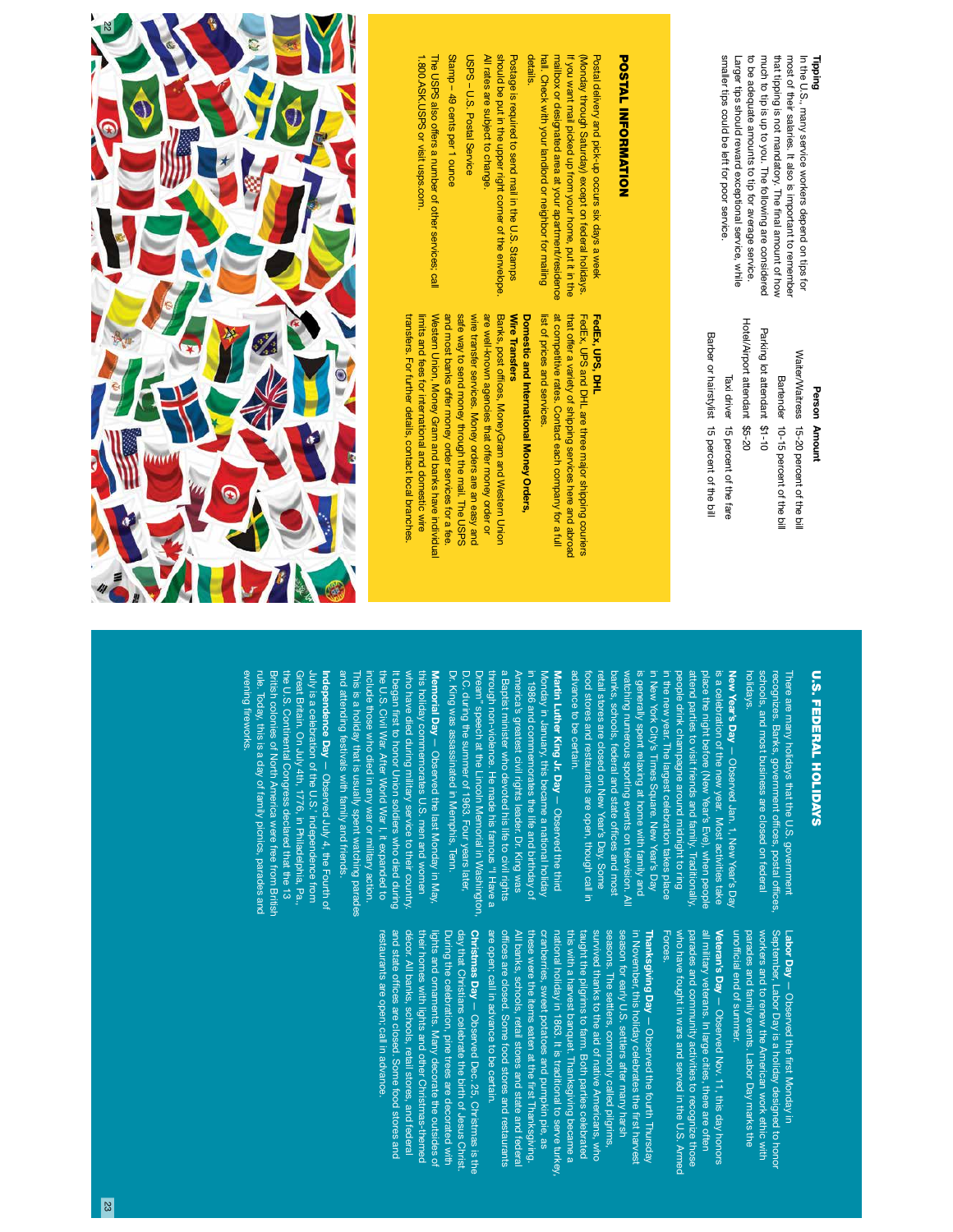

and teachers. and teachers. new culture. It includes the shock of a new environment, meeting new people, and learning the ways of a different<br>country, It also includes being separated from the important people in your life, such as family, friends, c country. It also includes being separated from the important people in your life, such as family, friends, colleagues new culture. It includes the shock of a new environment, meeting new people, and learning the ways of a different is sometimes referred to as "cultural shock" because of the difficulty of leaving your home culture and living in a is sometimes referred to as "cultural shock" because of the dif Everyone who moves to a new country experiences a period of adjustment and adaptation to the new culture. This Everyone who moves to a new country experiences a period of adjustment and adaptation to the new culture. This culty of leaving your home culture and living in a

Culture shock is entirely normal, usually unavoidable, and it does not mean anything bad about your or your new<br>home. Actually, it can be a very significant learning experience, because it makes you more aware of your own culture as well as the new culture you have entered. culture as well as the new culture you have entered. home. Actually, it can be a very signi Culture shock is entirely normal, usually unavoidable, and it does not mean anything bad about your or your new cant learning experience, because it makes you more aware of your own

Some typical symptoms of culture shock are: Some typical symptoms of culture shock are:

- Extreme homesickness
- Extreme homesickness • Loneliness Loneliness
- Avoiding contact with other people, especially Americans Avoiding contact with other people, especially Americans
- Negative feelings and hostility toward American culture and people Negative feelings and hostility toward American culture and people
- Anger, frustration and confusion Anger, frustration and confusion
- Tiredness or need for excessive amounts of sleep Tiredness or need for excessive amounts of sleep
- Boredom Boredom

•

- Inability to concentrate or work Inability to concentrate or work
- Loss of appetite Loss of appetite
- Loss of enjoyment in daily activities Loss of enjoyment in daily activities
- Lack of confdence

•

•

Feelings of inadequacy or insecurity Feelings of inadequacy or insecurity

Although you can't stop culture shock, there are some things you can do to cope. Here are some ideas: Although you can't stop culture shock, there are some things you can do to cope. Here are some ideas:

- Understand that your reactions are normal.
- Understand that your reactions are normal.
- Be open-minded and curious about your new environment Be open-minded and curious about your new environment.
- Talk with others about your feelings. Talk with others about your feelings.
- Make friends with Americans or other international students. Make friends with Americans or other international students.
- Stay busy with academics, hobbies and friends. Stay busy with academics, hobbies and friends.
- Exercise or participate in sports. Exercise or participate in sports.
- Try a new activity that you can't do in your home country Try a new activity that you can't do in your home country.
- Remember the reasons you came to America. Remember the reasons you came to America.
- Be patient with yourself and your new culture. Be patient with yourself and your new culture.
- 

When culture shock strikes, remember that it is normal. You will pass through periods of ups and downs, but in the<br>end it will all be worth it. Try to focus on the positive and rewarding aspects of your experience! end it will all be worth it. Try to focus on the positive and rewarding aspects of your experience! When culture shock strikes, remember that it is normal. You will pass through periods of ups and downs, but in the